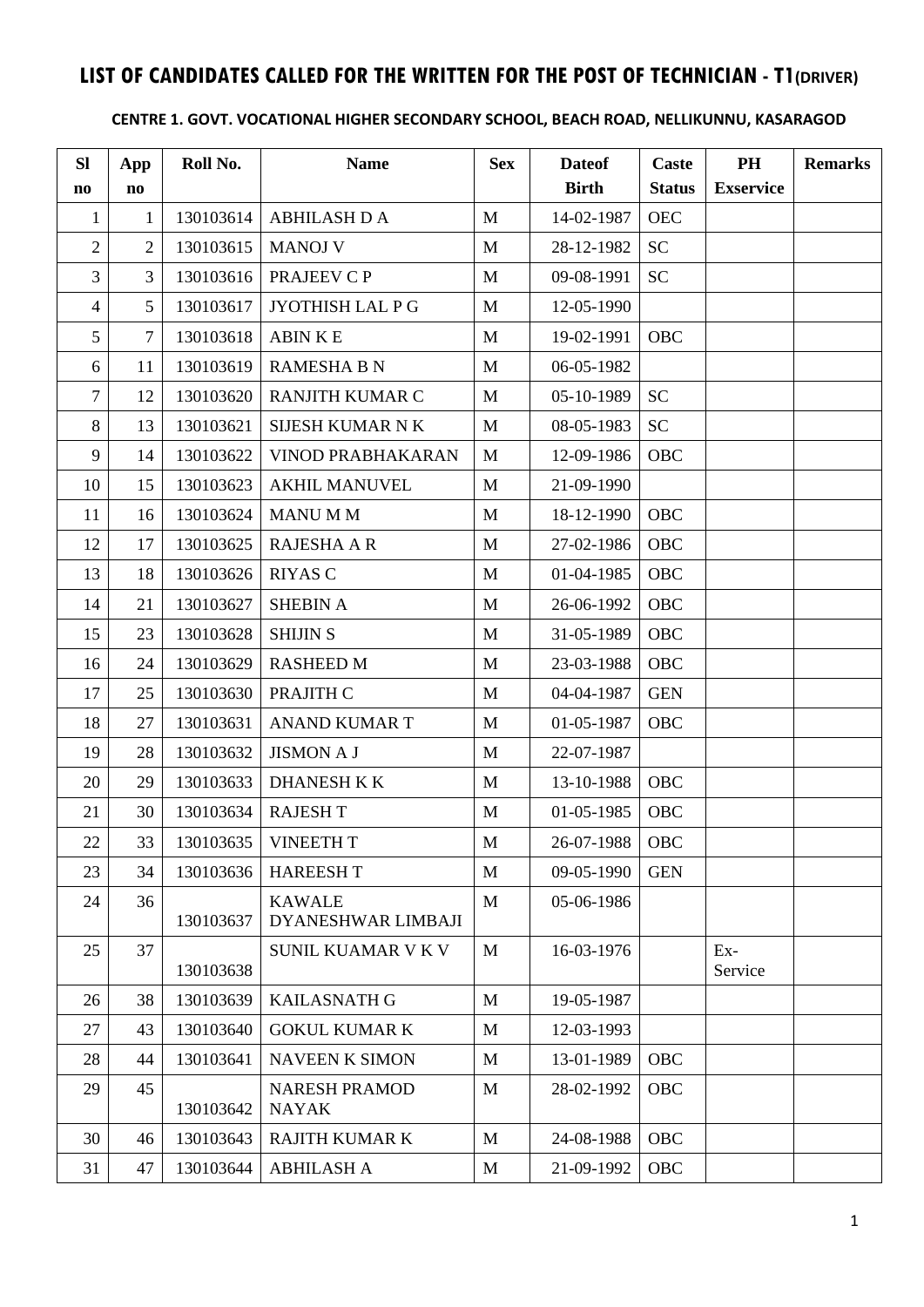| 32 | 49  | 130103645 | <b>HARISH BABU</b>      | $\mathbf M$  | 26-11-1985 | OBC                |                  |  |
|----|-----|-----------|-------------------------|--------------|------------|--------------------|------------------|--|
| 33 | 53  | 130103646 | <b>SREEJITH C</b>       | M            | 14-01-1985 | <b>GEN</b>         |                  |  |
| 34 | 54  | 130103647 | <b>JIM SURESH</b>       | $\mathbf{M}$ | 16-12-1993 |                    |                  |  |
| 35 | 56  | 130103648 | <b>VIPINTV</b>          | M            | 27-05-1988 | <b>SC</b>          |                  |  |
| 36 | 57  | 130103649 | <b>K V PRASANTH</b>     | $\mathbf{M}$ | 24-12-1973 |                    | Ex-Serv          |  |
| 37 | 61  | 130103650 | JAYAPRAKASHAN C         | $\mathbf{M}$ | 14-04-1966 |                    | Ex-Serv          |  |
| 38 | 62  | 130103651 | M THANGARAJ             | M            | 03-06-1993 | <b>OBC</b>         |                  |  |
| 39 | 63  | 130103652 | <b>SHAHAD M A</b>       | M            | 21-11-1986 | <b>GEN</b>         |                  |  |
| 40 | 64  | 130103653 | <b>JIS PAUL</b>         | M            | 30-11-1991 |                    |                  |  |
| 41 | 65  | 130103654 | <b>ANEESH D S</b>       | M            | 25-05-1989 |                    |                  |  |
| 42 | 66  | 130103655 | <b>JAGADEESH A</b>      | M            | 30-05-1984 | OBC                |                  |  |
| 43 | 70  | 130103656 | <b>ROHITH K</b>         | M            | 14-12-1988 | OBC                |                  |  |
| 44 | 71  | 130103657 | <b>JAYAPRAKASHAN K</b>  | M            | 10-05-1990 | <b>SC</b>          |                  |  |
| 45 | 72  | 130103658 | <b>SUDHILAL O G</b>     | M            | 03-03-1982 | <b>SC</b>          |                  |  |
| 46 | 73  | 130103659 | DHYAN OR                | M            | 08-04-1992 |                    |                  |  |
| 47 | 74  | 130103660 | <b>JOB S</b>            | $\mathbf{M}$ | 21-03-1992 | OBC                |                  |  |
| 48 | 78  | 130103661 | <b>RAJUMH</b>           | M            | 03-07-1985 | ${\cal S}{\cal T}$ |                  |  |
| 49 | 79  | 130103662 | <b>SHANOJ K V</b>       | M            | 08-05-1983 | OBC                |                  |  |
| 50 | 80  | 130103663 | <b>AJESH S R</b>        | M            | 25-05-1992 | <b>GEN</b>         |                  |  |
| 51 | 81  | 130103664 | <b>VIBIN PR</b>         | M            | 25-05-1983 | OBC                |                  |  |
| 52 | 82  | 130103665 | <b>SINJO JOSE</b>       | $\mathbf M$  | 09-04-1987 |                    |                  |  |
| 53 | 83  | 130103666 | <b>SANTHOSH S</b>       | M            | 07-04-1987 |                    |                  |  |
| 54 | 85  | 130103667 | <b>SREEJESH T G</b>     | M            | 01-01-1986 |                    |                  |  |
| 55 | 86  | 130103668 | DINIL SURESH S          | M            | 17-09-1992 | <b>OBC</b>         |                  |  |
| 56 | 88  | 130103669 | <b>ANOOP P V</b>        | $\mathbf{M}$ | 01-10-1988 | OBC                |                  |  |
| 57 | 89  | 130103670 | <b>ABDUL JALEEL</b>     | $\mathbf{M}$ | 05-10-1990 | OBC                |                  |  |
| 58 | 90  | 130103671 | <b>BINOOP C S</b>       | M            | 01-10-1988 | OBC                |                  |  |
| 59 | 91  | 130103672 | <b>SARATH KUMAR S</b>   | M            | 08-05-1988 |                    |                  |  |
| 60 | 93  | 130103673 | <b>NIMESH K</b>         | M            | 17-06-1989 | <b>GEN</b>         |                  |  |
| 61 | 95  | 130103674 | <b>HAREESHA G</b>       | M            | 06-03-1986 | <b>SC</b>          |                  |  |
| 62 | 96  | 130103675 | PRAGILESH K K           | M            | 16-05-1986 | <b>GEN</b>         |                  |  |
| 63 | 97  | 130103676 | JITHIN VISHNU C T       | $\mathbf{M}$ | 02-05-1989 | OBC                |                  |  |
| 64 | 98  | 130103677 | <b>RAGESH K R</b>       | M            | 19-03-1988 |                    |                  |  |
| 65 | 99  | 130103678 | VINOD V                 | M            | 12-05-1986 | <b>GEN</b>         |                  |  |
| 66 | 103 | 130103679 | <b>ARUN BABY</b>        | M            | 30-05-1989 | <b>OBC</b>         |                  |  |
| 67 | 104 | 130103680 | <b>ANEESH KUMAR R T</b> | M            | 01-06-1978 |                    | $Ex-$<br>Service |  |
| 68 | 105 | 130103681 | PRASANTH P              | $\mathbf{M}$ | 11-03-1988 | OBC                |                  |  |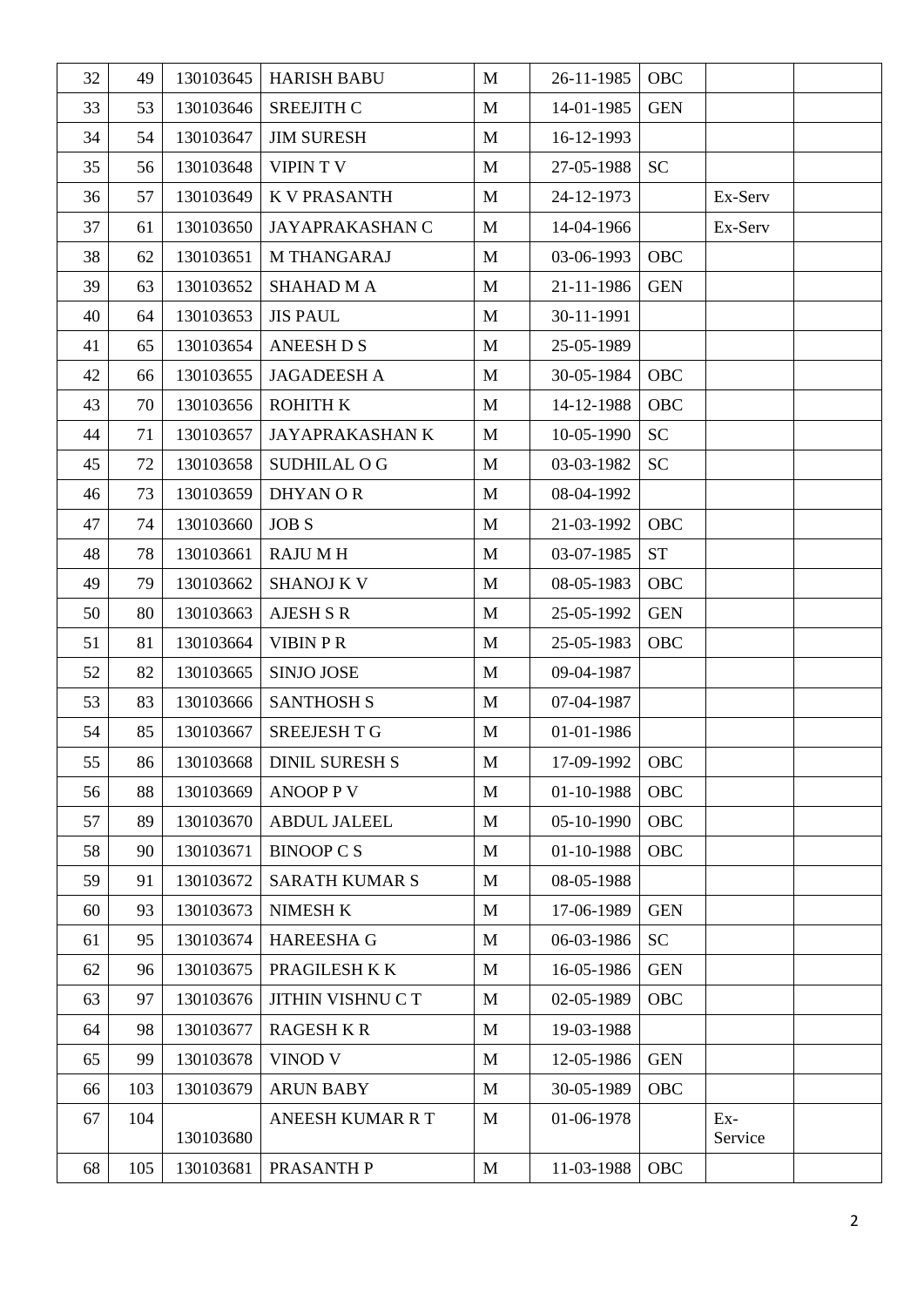| 69  | 107 | 130103682 | <b>GOKUL S</b>                      | $\mathbf{M}$ | 18-06-1992 | OBC        |                  |  |
|-----|-----|-----------|-------------------------------------|--------------|------------|------------|------------------|--|
| 70  | 108 | 130103683 | <b>MUHAMMED ASHRAF</b>              | M            | 31-05-1989 | OBC        |                  |  |
| 71  | 111 | 130103684 | PREEJESH K                          | M            | 05-04-1987 | <b>ST</b>  |                  |  |
| 72  | 112 | 130103685 | <b>RAKESH V V</b>                   | M            | 03-03-1988 | OBC        |                  |  |
| 73  | 113 | 130103686 | <b>JABIR PA</b>                     | $\mathbf{M}$ | 08-12-1993 | OBC        |                  |  |
| 74  | 114 | 130103687 | <b>VIJESH V</b>                     | M            | 01-06-1979 |            | $Ex-$<br>Service |  |
| 75  | 116 | 130103688 | NAGENDRA PAI B                      | M            | 26-07-1987 |            |                  |  |
| 76  | 117 | 130103689 | <b>ANIL KUMAR M</b>                 | M            | 28-03-1990 | OBC        |                  |  |
| 77  | 119 | 130103690 | <b>SREEKESH K B</b>                 | M            | 28-02-1991 | <b>OEC</b> |                  |  |
| 78  | 121 | 130103691 | SAVINRAJ NAIK K                     | $\mathbf{M}$ | 11-01-1995 | <b>GEN</b> |                  |  |
| 79  | 122 | 130103692 | <b>SOORAJ S</b>                     | $\mathbf{M}$ | 18-09-1991 |            |                  |  |
| 80  | 123 | 130103693 | <b>RATHEESH M</b>                   | M            | 11-03-1992 | OBC        |                  |  |
| 81  | 125 | 130103694 | NANDA KUMARA KN                     | M            | 29-05-1980 | OBC        | $Ex-$<br>Service |  |
| 82  | 130 | 130103695 | <b>SABUP</b>                        | M            | 03-02-1989 | OBC        |                  |  |
| 83  | 131 | 130103696 | PRAJOSH K KUNIYIL                   | $\mathbf{M}$ | 02-05-1988 |            |                  |  |
| 84  | 133 | 130103697 | RAVI CHANDRA K                      | $\mathbf M$  | 31-05-1986 | <b>GEN</b> |                  |  |
| 85  | 134 | 130103698 | VINOD KUMAR K K                     | M            | 05-05-1974 |            | Ex-<br>Service   |  |
| 86  | 135 | 130103699 | <b>HARISP</b>                       | $\mathbf{M}$ | 01-05-1986 | <b>OBC</b> |                  |  |
| 87  | 136 | 130103700 | VISHWANADHAN K V                    | M            | 31-05-1988 | <b>SC</b>  |                  |  |
| 88  | 138 | 130103701 | NAVEEN KUMAR K                      | M            | 27-05-1987 |            |                  |  |
| 89  | 139 | 130103702 | <b>BABY KM</b>                      | M            | 13-12-1981 | <b>SC</b>  |                  |  |
| 90  | 140 | 130103703 | <b>RAMESHAN V T</b>                 | $\mathbf M$  | 28-04-1964 | OBC        | Ex-<br>Service   |  |
| 91  | 144 | 130103704 | ADARSH CHANDRAN K                   | M            | 14-03-1991 | OBC        |                  |  |
| 92  | 149 | 130103705 | <b>SUBI MON V B</b>                 | $\mathbf{M}$ | 10-04-1984 | OBC        |                  |  |
| 93  | 151 | 130103706 | <b>SUBEESHP</b>                     | M            | 09-03-1993 | <b>GEN</b> |                  |  |
| 94  | 152 | 130103707 | <b>DHANRAJ K V</b>                  | M            | 20-10-1993 | OBC        |                  |  |
| 95  | 153 | 130103708 | <b>MIDHUN SUJANAN</b>               | M            | 26-05-1989 | OBC        |                  |  |
| 96  | 154 | 130103709 | <b>SHAJIL TP</b>                    | M            | 20-02-1984 | <b>GEN</b> |                  |  |
| 97  | 155 | 130103710 | <b>RIJIN V T</b>                    | $\mathbf{M}$ | 04-03-1992 | OBC        |                  |  |
| 98  | 164 | 130103711 | <b>SANDEEP NT</b>                   | $\mathbf{M}$ | 16-05-1990 | OBC        |                  |  |
| 99  | 165 | 130103712 | <b>RANJITH</b><br><b>NADUKKANDY</b> | M            | 04-05-1987 | OBC        |                  |  |
| 100 | 167 | 130103713 | <b>SUDHEESH KUMAR V S</b>           | M            | 27-01-1990 | <b>OBC</b> |                  |  |
| 101 | 170 | 130103714 | <b>KIRANA A B</b>                   | M            | 04-09-1991 | OBC        |                  |  |
| 102 | 171 | 130103715 | <b>ANEESH G</b>                     | M            | 05-12-1986 | OBC        |                  |  |
| 103 | 173 | 130103716 | <b>MAHANINGAPPA</b>                 | M            | 15-04-1994 |            |                  |  |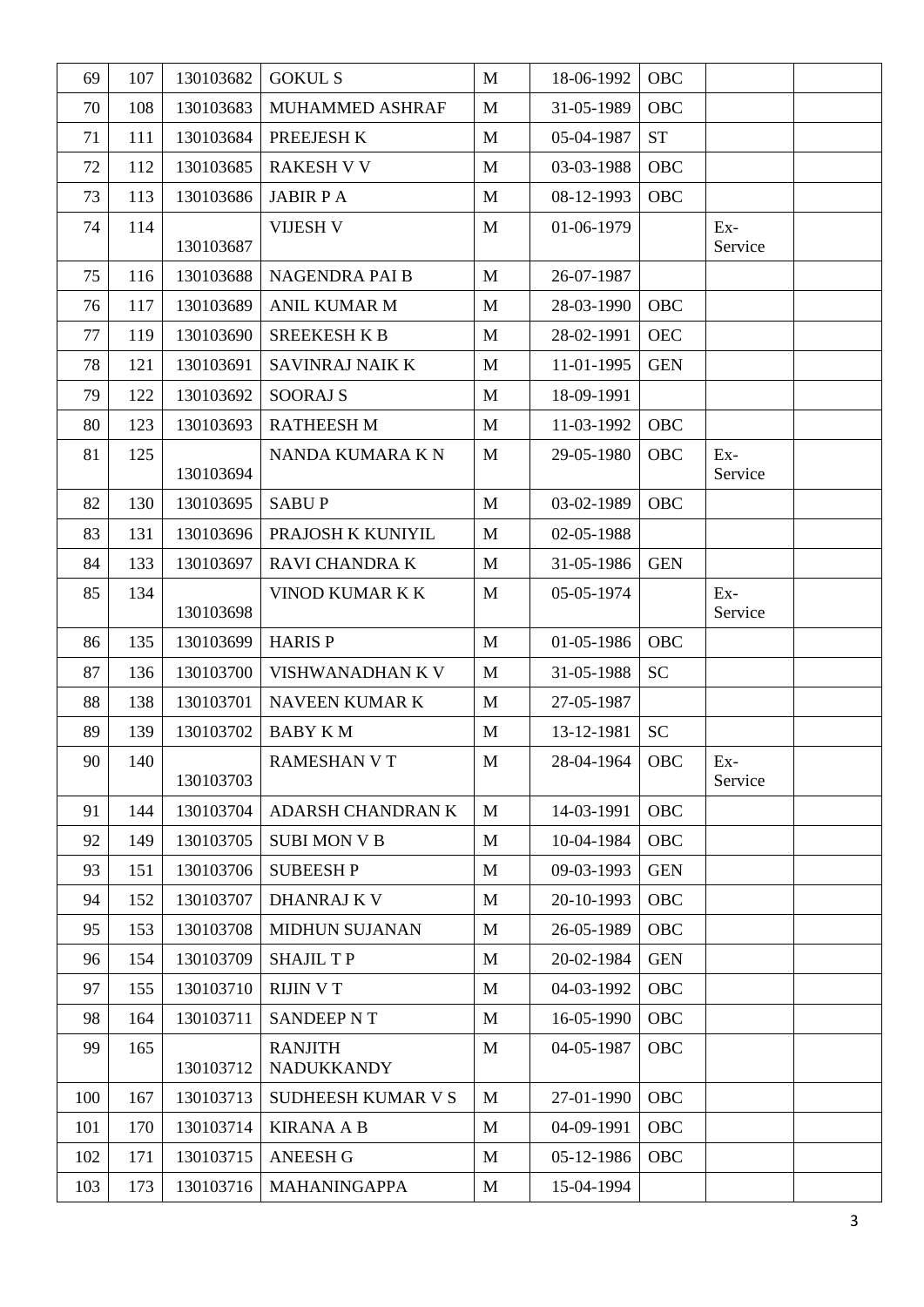|     |     |           | <b>HUDDAR M</b>          |              |            |            |         |  |
|-----|-----|-----------|--------------------------|--------------|------------|------------|---------|--|
| 104 | 175 | 130103717 | <b>RENJITH AK</b>        | $\mathbf{M}$ | 16-02-1977 |            | Ex-Serv |  |
| 105 | 176 | 130103718 | <b>BISMY VIJAYAN V S</b> | $\mathbf{M}$ | 25-05-1984 | OBC        |         |  |
| 106 | 179 | 130103719 | <b>SREERAJ R S</b>       | M            | 06-05-1990 |            |         |  |
| 107 | 180 | 130103720 | PRADEEP K V              | M            | 02-05-1977 |            | Ex-Serv |  |
| 108 | 183 | 130103721 | <b>KRISHNADAS M H</b>    | $\mathbf{M}$ | 08-05-1984 | OBC        |         |  |
| 109 | 185 | 130103722 | <b>NITHIN LAL S</b>      | $\mathbf{M}$ | 04-12-1989 | OBC        |         |  |
| 110 | 187 | 130103723 | UNNIKRISHNAPILLAI G      | M            | 19-01-1990 |            |         |  |
| 111 | 188 | 130103724 | <b>AJITH E M</b>         | M            | 20-05-1983 | <b>SC</b>  |         |  |
| 112 | 189 | 130103725 | <b>MOHANAKUMAR</b>       | $\mathbf{M}$ | 04-02-1988 |            |         |  |
| 113 | 193 | 130103726 | <b>DIESH D</b>           | M            | 13-04-1992 | OBC        |         |  |
| 114 | 198 | 130103727 | NITHIN M                 | $\mathbf{M}$ | 07-04-1988 |            |         |  |
| 115 | 201 | 130103728 | <b>SURESHANK</b>         | $\mathbf{M}$ | 08-08-1977 | <b>OBC</b> |         |  |
| 116 | 202 | 130103729 | <b>VINEESH V</b>         | $\mathbf{M}$ | 12-04-1991 | OBC        |         |  |
| 117 | 203 | 130103730 | <b>AJITH MATTAPPADAN</b> | $\mathbf M$  | 20-09-1985 | OBC        |         |  |
| 118 | 205 | 130103731 | <b>SIVADAN V S</b>       | $\mathbf{M}$ | 17-05-1987 |            |         |  |
| 119 | 206 | 130103732 | <b>DIBESH V C</b>        | $\mathbf{M}$ | 19-03-1988 | OBC        |         |  |
| 120 | 207 | 130103733 | <b>REJITH V R</b>        | $\mathbf{M}$ | 28-05-1989 | OBC        |         |  |
| 121 | 208 | 130103734 | NAVEEN KUMAR K           |              | 27-05-1987 | <b>GEN</b> |         |  |
| 122 | 209 | 130103735 | <b>JASSIN VADAVATHI</b>  |              | 14-02-1987 | <b>GEN</b> |         |  |
| 123 | 210 | 130103736 | PRASAD <sub>S</sub>      |              | 30-05-1986 | <b>GEN</b> |         |  |
| 124 | 211 | 130103737 | MOHAMMED SHAFEEQ<br>OK.  |              | 27-04-1987 | <b>GEN</b> |         |  |
| 125 | 212 | 130103738 | <b>JAMSHAD KHAN P</b>    |              | 20-09-1987 | <b>GEN</b> |         |  |
| 126 | 213 | 130103739 | <b>AMEERSHAKY</b>        |              | 02-09-1986 | <b>GEN</b> |         |  |
| 127 | 214 | 130103740 | <b>UDAYAN P K</b>        |              | 01-11-1986 | <b>GEN</b> |         |  |
| 128 | 215 | 130103741 | <b>ARUNKUMAR S V</b>     |              | 28-05-1987 | <b>GEN</b> |         |  |
| 129 | 216 | 130103742 | SAJIN B J                |              | 26-05-1990 | <b>GEN</b> |         |  |
| 130 | 217 | 130103743 | <b>FIROSH A</b>          |              | 06-04-1987 | <b>GEN</b> |         |  |
| 131 | 218 | 130103744 | <b>ANAND M</b>           |              | 28-03-1987 | <b>GEN</b> |         |  |
| 132 | 219 | 130103745 | <b>ALI MUHAMMED</b>      |              | 27-12-1990 | <b>GEN</b> |         |  |
| 133 | 220 | 130103746 | <b>ANOOPPS</b>           |              | 28-05-1986 | <b>GEN</b> |         |  |
| 134 | 221 | 130103747 | MOHAMED JASAR A C        |              | 24-04-1986 | <b>GEN</b> |         |  |
| 135 | 222 | 130103748 | <b>RAGESH M G</b>        |              | 24-05-1986 | <b>GEN</b> |         |  |
| 136 | 223 | 130103749 | <b>VIJEESH A P</b>       |              | 04-03-1986 | <b>GEN</b> |         |  |
| 137 | 224 | 130103750 | <b>SAJAN N</b>           |              | 30-05-1987 | <b>GEN</b> |         |  |
| 138 | 225 | 130103751 | <b>SUBIN P SAJI</b>      |              | 15-04-1987 | <b>GEN</b> |         |  |
| 139 | 226 | 130103752 | SHANMUKHALAL T           |              | 28-05-1986 | <b>GEN</b> |         |  |
| 140 | 227 | 130103753 | SHERIL RAJ K K           |              | 06-07-1986 | <b>GEN</b> |         |  |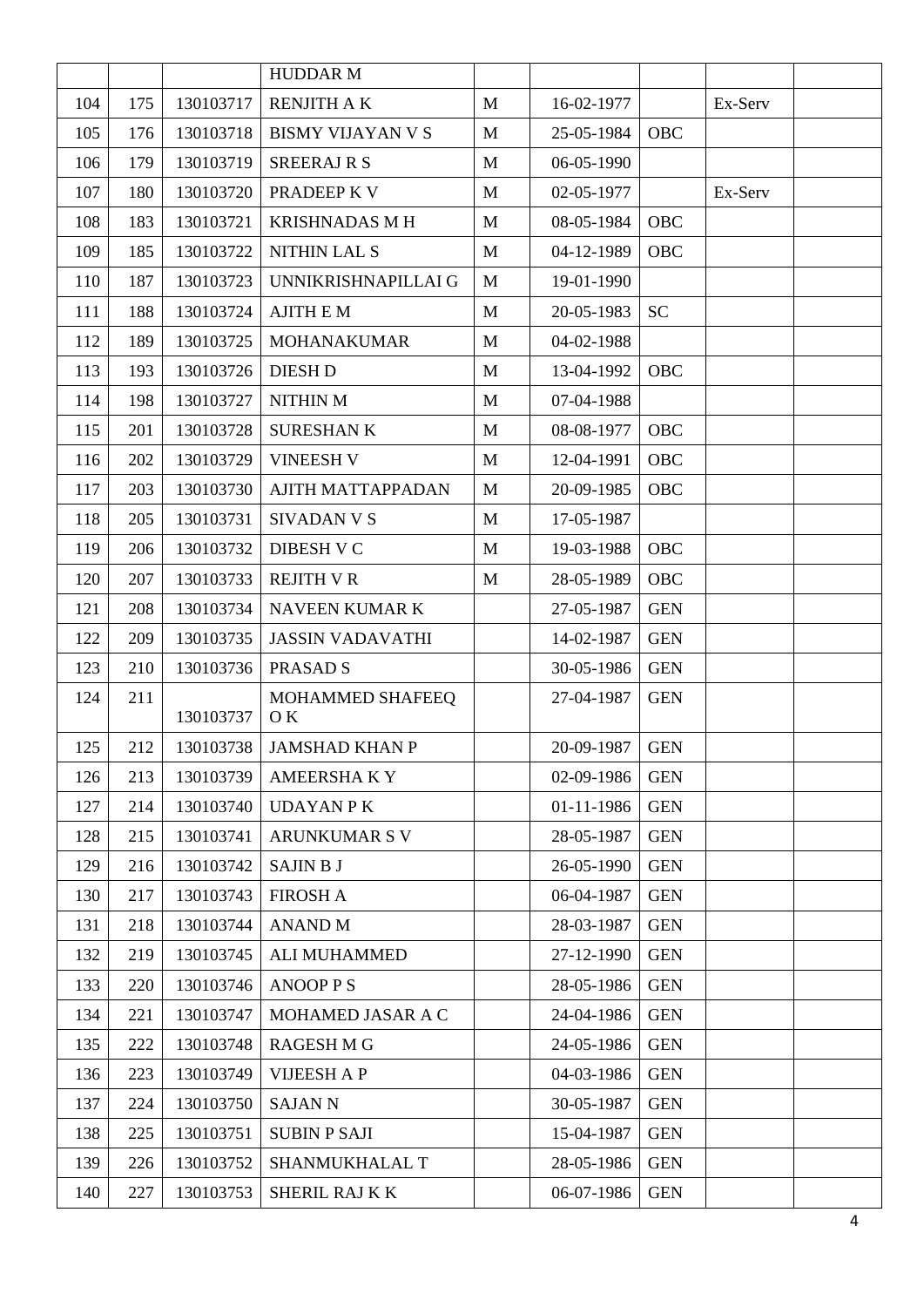| 141 | 228 | 130103754 | PRADEEP N                | 23-05-1986 | <b>GEN</b> |  |
|-----|-----|-----------|--------------------------|------------|------------|--|
| 142 | 229 | 130103755 | MOHAMED ASHIK A K        | 22-05-1986 | <b>GEN</b> |  |
| 143 | 230 | 130103756 | <b>JOSHY K PHILIP</b>    | 18-04-1987 | <b>GEN</b> |  |
| 144 | 231 | 130103757 | <b>JINUSR</b>            | 10-04-1986 | <b>GEN</b> |  |
| 145 | 232 | 130103758 | <b>CHANDRAN P</b>        | 12-03-1986 | <b>GEN</b> |  |
| 146 | 233 | 130103759 | <b>BINILKUMAR S</b>      | 16-04-1986 | <b>GEN</b> |  |
| 147 | 234 | 130103760 | <b>AYYAPPA DAS K B</b>   | 29-03-1986 | <b>GEN</b> |  |
| 148 | 235 | 130103761 | <b>RAJITH C</b>          | 20-03-1986 | <b>GEN</b> |  |
| 149 | 236 | 130103762 | YATHEESH V K             | 09-05-1987 | <b>GEN</b> |  |
| 150 | 237 | 130103763 | <b>JIJO JOSE</b>         | 22-03-1986 | <b>GEN</b> |  |
| 151 | 238 | 130103764 | <b>JITHESH M B</b>       | 24-03-1986 | <b>GEN</b> |  |
| 152 | 239 | 130103765 | SHIDHIN SASIDHARAN       | 12-06-1986 | <b>GEN</b> |  |
| 153 | 240 | 130103766 | <b>GIRISH PK</b>         | 08-08-1987 | <b>GEN</b> |  |
| 154 | 241 | 130103767 | <b>MAHROOF C M</b>       | 10-05-1986 | <b>GEN</b> |  |
| 155 | 242 | 130103768 | <b>VISHAKH S</b>         | 30-08-1987 | <b>GEN</b> |  |
| 156 | 243 | 130103769 | <b>ANEESH KUMAR</b>      | 19-09-1986 | <b>GEN</b> |  |
| 157 | 244 | 130103770 | <b>JAYAPRAKASHAN K K</b> | 06-01-1964 | <b>GEN</b> |  |
| 158 | 245 | 130103771 | SANDEEP KUMAR A          | 06-11-1985 | OBC        |  |
| 159 | 246 | 130103772 | <b>SHAMIL V V</b>        | 27-03-1984 | OBC        |  |
| 160 | 247 | 130103773 | <b>ABHILASH PL</b>       | 15-08-1985 | OBC        |  |
| 161 | 248 | 130103774 | <b>DILEEP KA</b>         | 20-04-1984 | OBC        |  |
| 162 | 249 | 130103775 | MURALEEMOHAN K S         | 20-02-1984 | OBC        |  |
| 163 | 250 | 130103776 | HASSAINAR K              | 30-05-1986 | OBC        |  |
| 164 | 251 | 130103777 | <b>SIBINESH E S</b>      | 26-05-1983 | <b>OBC</b> |  |
| 165 | 252 | 130103778 | <b>JESTIN PP</b>         | 26-03-1983 | OBC        |  |
| 166 | 253 | 130103779 | <b>SAJIN B J</b>         | 26-05-1990 | OBC        |  |
| 167 | 254 | 130103780 | <b>BINOY EV</b>          | 15-05-1985 | OBC        |  |
| 168 | 255 | 130103781 | ANEESH KUMAR V           | 20-05-1984 | OBC        |  |
| 169 | 256 | 130103782 | <b>RENJITH E S</b>       | 11-03-1983 | OBC        |  |
| 170 | 257 | 130103783 | <b>JALEEL K</b>          | 05-05-1987 | OBC        |  |
| 171 | 258 | 130103784 | <b>NISHAD M N</b>        | 09-04-1983 | OBC        |  |
| 172 | 259 | 130103785 | VINEESH N C              | 30-05-1983 | OBC        |  |
| 173 | 260 | 130103786 | <b>ARUN GHOSH P P</b>    | 13-04-1989 | OBC        |  |
| 174 | 261 | 130103787 | <b>NIHAS MON P P</b>     | 08-05-1983 | OBC        |  |
| 175 | 262 | 130103788 | <b>SUNIL KUMAR U</b>     | 10-01-1984 | OBC        |  |
| 176 | 263 | 130103789 | <b>SANDEEP P</b>         | 07-10-1983 | OBC        |  |
| 177 | 264 | 130103790 | <b>BINUS</b>             | 20-05-1983 | OBC        |  |
| 178 | 265 | 130103791 | RATHEESH KUMAR C M       | 25-05-1983 | OBC        |  |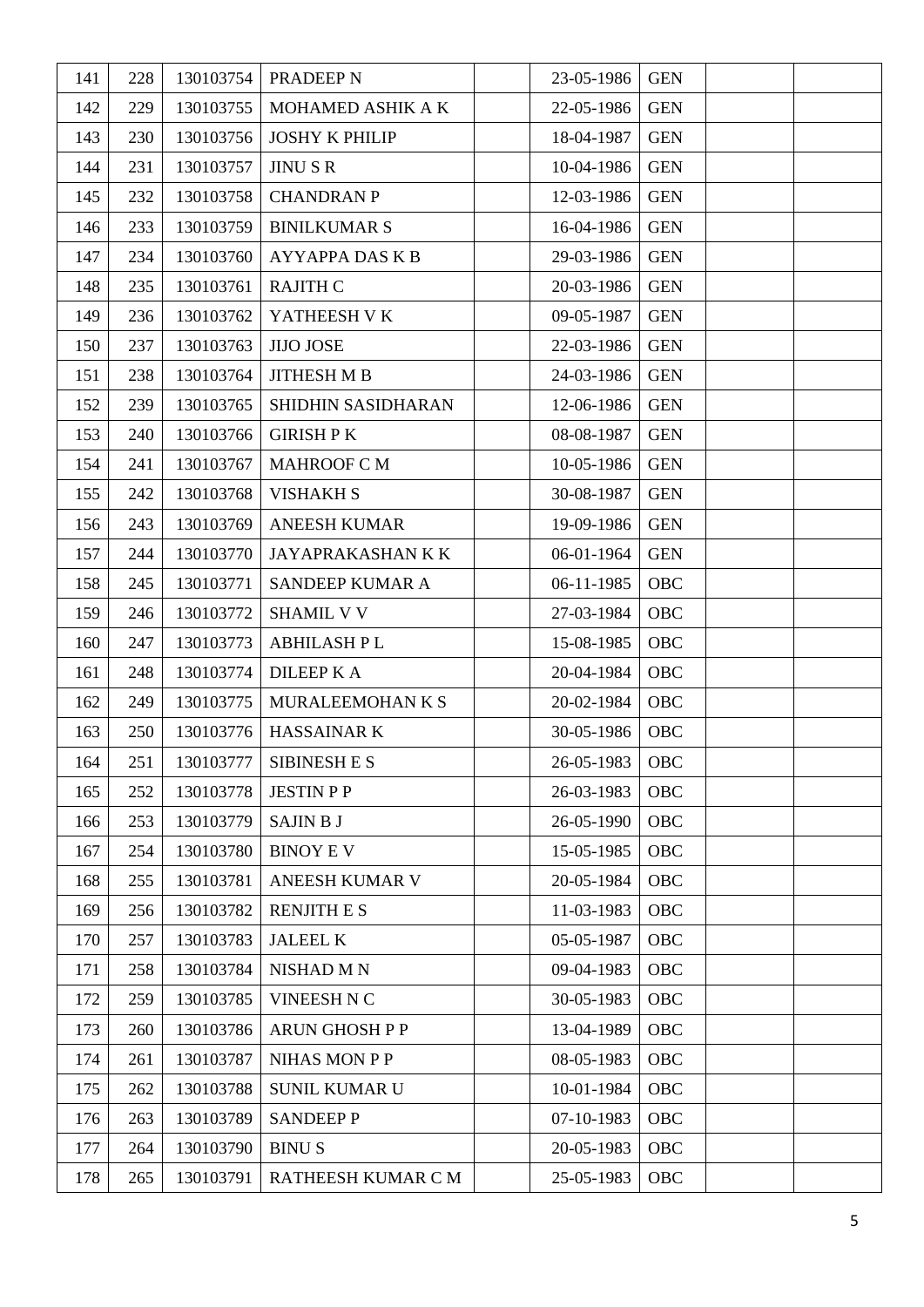| 179 | 266 | 130103792 | PRAVEENRAJ R            |              | 21-03-1983 | OBC        |  |
|-----|-----|-----------|-------------------------|--------------|------------|------------|--|
| 180 | 267 | 130103793 | <b>SHEMEER O A</b>      |              | 02-03-1985 | OBC        |  |
| 181 | 268 | 130103794 | MUHAMMAD ANAS A         |              | 25-05-1983 | OBC        |  |
| 182 | 269 | 130103795 | <b>GIREESH MOHANAN</b>  |              | 07-11-1988 | OBC        |  |
| 183 | 270 | 130103796 | <b>SHAJIL TP</b>        |              | 20-02-1984 | OBC        |  |
| 184 | 271 | 130103797 | DEEPU T B               |              | 28-05-1985 | OBC        |  |
| 185 | 272 | 130103798 | <b>SHAFARTA</b>         |              | 25-04-1983 | OBC        |  |
| 186 | 273 | 130103799 | <b>SUNIL PG</b>         |              | 11-10-1983 | OBC        |  |
| 187 | 274 | 130103800 | <b>AGEESH MECHEERI</b>  |              | 17-05-1986 | OBC        |  |
| 188 | 275 | 130103801 | <b>FAISEL CA</b>        |              | 24-02-1983 | OBC        |  |
| 189 | 276 | 130103802 | <b>SANEESH A M</b>      |              | 31-03-1984 | OBC        |  |
| 190 | 277 | 130103803 | <b>JOHN MATHEW</b>      |              | 25-05-1986 | <b>GEN</b> |  |
| 191 | 278 | 130103804 | <b>ROSHIN PP</b>        |              | 09-04-1986 | <b>GEN</b> |  |
| 192 | 279 | 130103805 | <b>SOORAJ V K</b>       |              | 12-05-1986 | <b>GEN</b> |  |
| 193 | 280 | 130103806 | <b>SHAFEEKHM</b>        |              | 20-05-1986 | <b>GEN</b> |  |
| 194 | 281 | 130103807 | SOBY OS                 |              | 13-01-1987 | <b>GEN</b> |  |
| 195 | 282 | 130103808 | <b>ASIM ALI</b>         |              | 30-05-1986 | <b>GEN</b> |  |
| 196 | 283 | 130103809 | <b>SUNIL KUMAR N</b>    |              | 04-03-1987 | <b>GEN</b> |  |
| 197 | 284 | 130103810 | PRAVEEN R S             |              | 23-05-1986 | <b>GEN</b> |  |
| 198 | 285 | 130103811 | <b>ANVAR A P</b>        |              | 14-04-1987 | <b>GEN</b> |  |
| 199 | 286 | 130103812 | <b>DILEEP KUMAR V G</b> |              | 18-05-1986 | <b>GEN</b> |  |
| 200 | 287 | 130103813 | <b>JIRSHAD E</b>        |              | 19-03-1986 | <b>GEN</b> |  |
| 201 | 288 | 130103814 | <b>ROBIN JOHN</b>       |              | 11-05-1987 | <b>GEN</b> |  |
| 202 | 289 | 130103815 | AJEESH V V              |              | 10-04-1986 | <b>GEN</b> |  |
| 203 | 290 | 130103816 | AJEESH CK               |              | 31-07-1983 | OBC        |  |
| 204 | 291 | 130103817 | <b>GIGIP</b>            |              | 16-03-2016 | OBC        |  |
| 205 | 292 | 130103818 | PRASANTHAN P D          |              | 29-05-1984 | OBC        |  |
| 206 | 293 | 130103819 | <b>BINISH KUMAR B</b>   |              | 17-05-1983 | OBC        |  |
| 207 | 294 | 130103820 | VINOD V C               |              | 08-03-1983 | OBC        |  |
| 208 | 295 | 130103821 | NIYAS P K               |              | 17-02-1986 | OBC        |  |
| 209 | 296 | 130103822 | <b>ASHRAFP</b>          |              | 10-04-1983 | OBC        |  |
| 210 | 297 | 130103823 | <b>MANU KRISHNAN</b>    |              | 20-05-1983 | OBC        |  |
| 211 | 298 | 130103824 | <b>RAKESH KJ</b>        |              | 24-01-1984 | OBC        |  |
| 212 | 299 | 130103825 | <b>MOHAMMED SHARIF</b>  |              | 12-05-1987 | <b>GEN</b> |  |
| 213 | 300 | 130103826 | MIDHUN DHARMAJAN        |              | 18-10-1988 | OBC        |  |
| 214 | 301 | 130103827 | <b>SABITH M</b>         |              | 10-08-1987 | <b>GEN</b> |  |
| 215 | 303 | 130103828 | <b>VINEETH V K</b>      | $\mathbf{M}$ | 23-05-1986 | <b>OBC</b> |  |
| 216 | 305 | 130103829 | <b>ARAVINDAN P</b>      | M            | 02-03-1993 | <b>GEN</b> |  |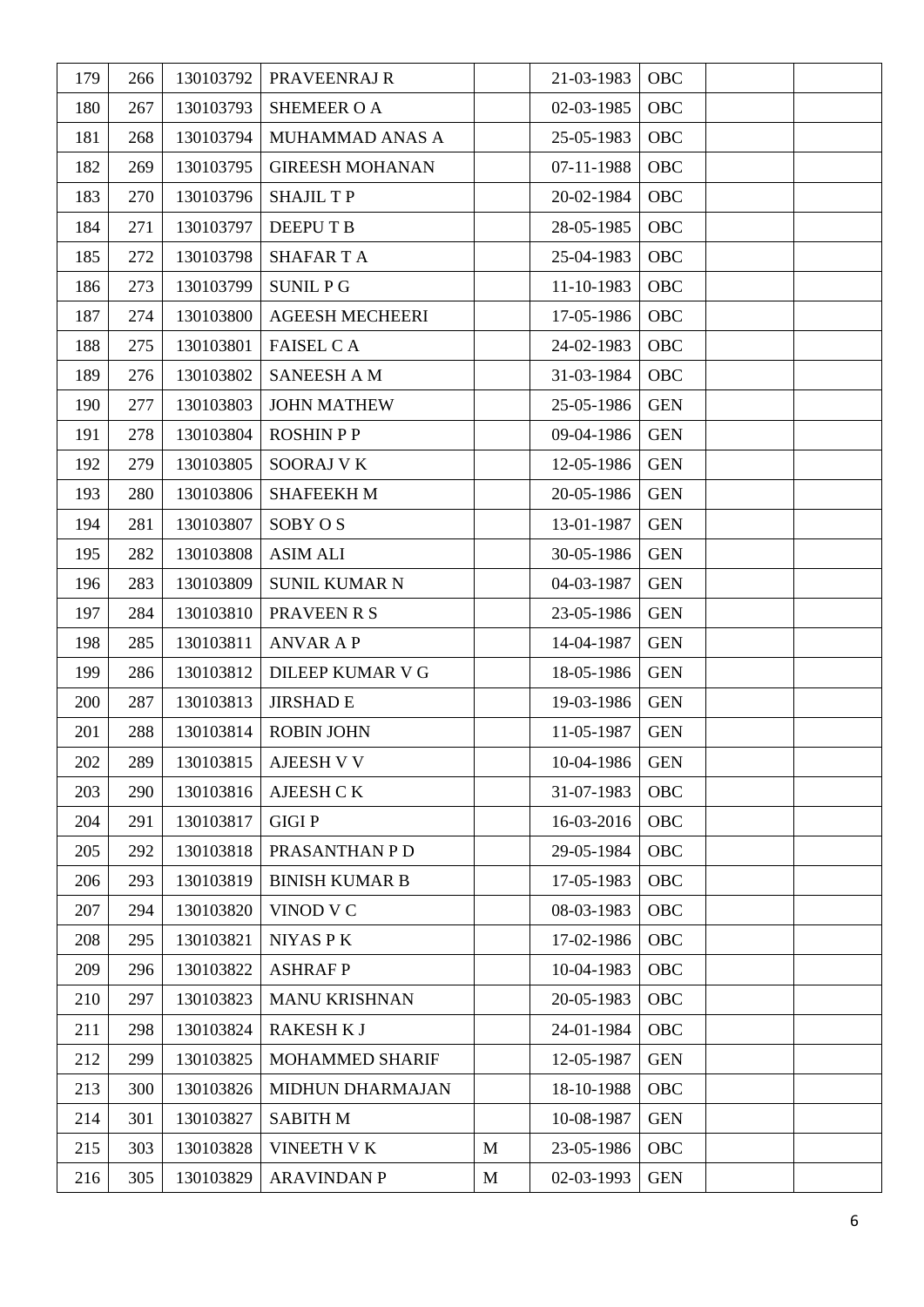| 217 | 307 | 130103830 | <b>RAJEEV S</b>                        | M | 29-05-1986 | <b>SC</b>  |  |
|-----|-----|-----------|----------------------------------------|---|------------|------------|--|
| 218 | 308 | 130103831 | <b>SREEKUMARKS</b>                     | M | 13-04-1987 | <b>OBC</b> |  |
| 219 | 309 | 130103832 | <b>HARIPRASAD E</b>                    | M | 15-07-1992 | <b>GEN</b> |  |
| 220 | 310 | 130103833 | LINGARAJ NAYAK                         | M | 30-05-1985 | <b>ST</b>  |  |
| 221 | 311 | 130103834 | LAGESH K P                             | M | 08-05-1989 | OBC        |  |
| 222 | 312 | 130103835 | <b>SHANOJ K V</b>                      | M | 08-05-1983 | OBC        |  |
| 223 | 314 | 130103836 | <b>BISMY VIJAYAN</b>                   | M | 25-05-1984 | OBC        |  |
| 224 | 315 | 130103837 | SHIYAS C A                             | M | 19-09-1988 | <b>OBC</b> |  |
| 225 | 316 | 130103838 | YUVARAJ                                | M | 14-11-1985 | OBC        |  |
| 226 | 317 | 130103839 | <b>LIPIN KK</b>                        | M | 06-10-1987 | <b>SC</b>  |  |
| 227 | 318 | 130103840 | <b>MANOJ UMBRIYAN</b><br><b>VEETIL</b> | M | 21-07-1984 | <b>GEN</b> |  |
| 228 | 319 | 130103841 | <b>ABDUL SALAM B</b>                   | M | 20-05-1989 | <b>GEN</b> |  |
| 229 | 325 | 130103842 | <b>BIBIN MATHEW</b>                    | M | 23-05-1988 | <b>OBC</b> |  |
| 230 | 302 | 130103843 | K VENU KUTTAN                          | M | 22-05-1980 | OBC        |  |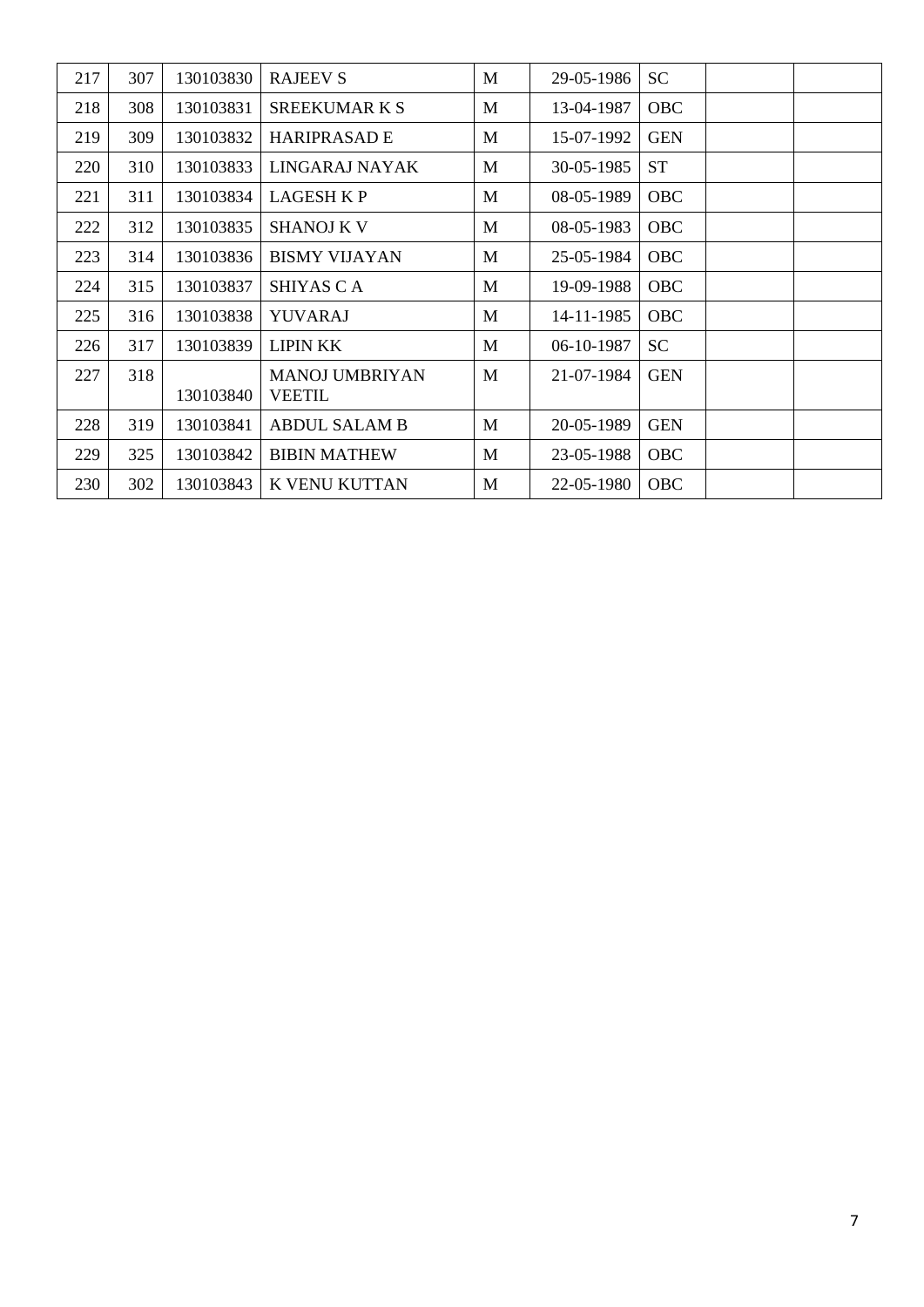## **LIST OF CANDIDATES CALLED FOR THE WRITTEN FOR THE POST OF TECHNICIAN - T1(FITTER)**

#### **CENTRE 1. GOVT. VOCATIONAL HIGHER SECONDARY SCHOOL, BEACH ROAD, NELLIKUNNU, KASARAGOD**

| <b>SI</b><br>no | App<br>$\mathbf{n}\mathbf{o}$ | Roll No.  | <b>Name</b>             | <b>Sex</b>                | <b>Dateof</b><br><b>Birth</b> | Caste<br><b>Status</b> | PH<br><b>Exservice</b> | <b>Remarks</b> |
|-----------------|-------------------------------|-----------|-------------------------|---------------------------|-------------------------------|------------------------|------------------------|----------------|
| $\mathbf{1}$    | 1                             | 130103230 | ANANTHA KRISHNAN R      | M                         | 11-12-1989                    |                        |                        |                |
| $\sqrt{2}$      | 2                             | 130103231 | PRIYESH KUMAR           | M                         | 09-08-1989                    | <b>SC</b>              |                        |                |
| 3               | 3                             | 130103232 | <b>JITHIN</b>           | M                         | 09-04-1989                    | <b>GEN</b>             |                        |                |
| $\overline{4}$  | $\overline{4}$                | 130103233 | <b>AVINASH C</b>        | M                         | 16-03-1989                    | OBC                    |                        |                |
| 5               | 5                             | 130103234 | <b>ADARASHP</b>         | M                         | 08-05-1995                    |                        |                        |                |
| 6               | 6                             | 130103235 | <b>SUDHIN DAS D</b>     | M                         | 02-11-1990                    | <b>OBC</b>             |                        |                |
| 7               | 8                             | 130103236 | PREMJITH ANTONY         | M                         | 23-12-1981                    |                        | Ex-Service             |                |
| 8               | 9                             | 130103237 | NIDHIN MK               | M                         | 09-05-1986                    | <b>OBC</b>             |                        |                |
| 9               | 10                            | 130103238 | SUDHEESH CHANDRAN M     | M                         | 11-05-1989                    |                        |                        |                |
| 10              | 12                            | 130103239 | <b>BHASKARA NAIKA</b>   | M                         | 29-04-1994                    | <b>ST</b>              |                        |                |
| 11              | 13                            | 130103240 | <b>HAREESH S</b>        | M                         | 25-05-1986                    |                        |                        |                |
| 12              | 14                            | 130103241 | <b>SUMISHA C P</b>      | $\boldsymbol{\mathrm{F}}$ | 12-04-1994                    | <b>ST</b>              |                        |                |
| 13              | 16                            | 130103242 | <b>VIMOD VARGHEESE</b>  | M                         | 31-07-1990                    | <b>GEN</b>             |                        |                |
| 14              | 18                            | 130103243 | SANGAPPA CHALAWADI      | M                         | 10-07-1989                    | <b>SC</b>              |                        |                |
| 15              | 20                            | 130103244 | <b>SREEJITH N</b>       | $\mathbf M$               | 01-11-1986                    | OBC                    |                        |                |
| 16              | 21                            | 130103245 | DEVIKA R VARMA          | $\boldsymbol{\mathrm{F}}$ | 25-01-1992                    | <b>GEN</b>             |                        |                |
| 17              | 23                            | 130103246 | <b>RAGI MOL G</b>       | $\boldsymbol{\mathrm{F}}$ | 04-05-1994                    | OBC                    |                        |                |
| 18              | 24                            | 130103247 | <b>VIPIN SL</b>         | M                         | 18-05-1992                    | OBC                    |                        |                |
| 19              | 26                            | 130103248 | RAJESH KUMAR K R        | M                         | 13-06-1983                    | <b>SC</b>              |                        |                |
| 20              | 27                            | 130103249 | <b>EDWIN JOSE J</b>     | M                         | 02-03-1993                    | OBC                    |                        |                |
| 21              | 28                            | 130103250 | PUNEETH KUMAR M         | M                         | 22-01-1998                    | <b>GEN</b>             |                        |                |
| 22              | 25                            | 130103251 | <b>BABU MATHEW</b>      | M                         | 19-07-1989                    | <b>GEN</b>             |                        |                |
| 23              | 29                            | 130103252 | NITHIN K                | M                         | 29-11-1993                    | <b>SC</b>              |                        |                |
| 24              | 31                            | 130103253 | <b>IRINE S MANI</b>     | $\boldsymbol{\mathrm{F}}$ | 10-05-1993                    | OBC                    |                        |                |
| 25              | 36                            | 130103254 | <b>ASWINTS</b>          | M                         | 04-07-1987                    | <b>OBC</b>             |                        |                |
| 26              | 37                            | 130103255 | <b>ADARSH SYAM</b>      | M                         | 25-12-1991                    | SC <sub>1</sub>        |                        |                |
| 27              | 39                            | 130103256 | PRASANTH T P            | M                         | 22-10-1987                    | <b>GEN</b>             |                        |                |
| 28              | 40                            | 130103257 | <b>MANESH KUMAR P</b>   | M                         | 09-03-1987                    | <b>GEN</b>             |                        |                |
| 29              | 42                            | 130103258 | AJITH K M               | M                         | 14-03-1980                    | <b>SC</b>              |                        |                |
| 30              | 45                            | 130103259 | <b>AHEERA S MANI</b>    | $\boldsymbol{\mathrm{F}}$ | 24-04-1994                    | <b>OBC</b>             |                        |                |
| 31              | 48                            | 130103260 | LEKSHMI PRABHA G        | $\boldsymbol{\mathrm{F}}$ | 31-05-1991                    | <b>OBC</b>             |                        |                |
| 32              | 50                            | 130103261 | LEKSHMI PRIYA G         | $\boldsymbol{\mathrm{F}}$ | 27-05-1990                    | <b>OBC</b>             |                        |                |
| 33              | 51                            | 130103262 | <b>JAYAMURAUKAN S</b>   | M                         | 24-03-1992                    | <b>OBC</b>             |                        |                |
| 34              | 52                            | 130103263 | <b>ATHIRAP</b>          | $\boldsymbol{\mathrm{F}}$ | 16-11-1992                    | <b>OBC</b>             |                        |                |
| 35              | 53                            | 130103264 | <b>GAYATHRIDEVI K S</b> | $\boldsymbol{\mathrm{F}}$ | 22-11-1986                    | <b>OBC</b>             |                        |                |
| 36              | 54                            | 130103265 | <b>VIVEKANANDA P</b>    | M                         | 10-01-1987                    | OBC                    |                        |                |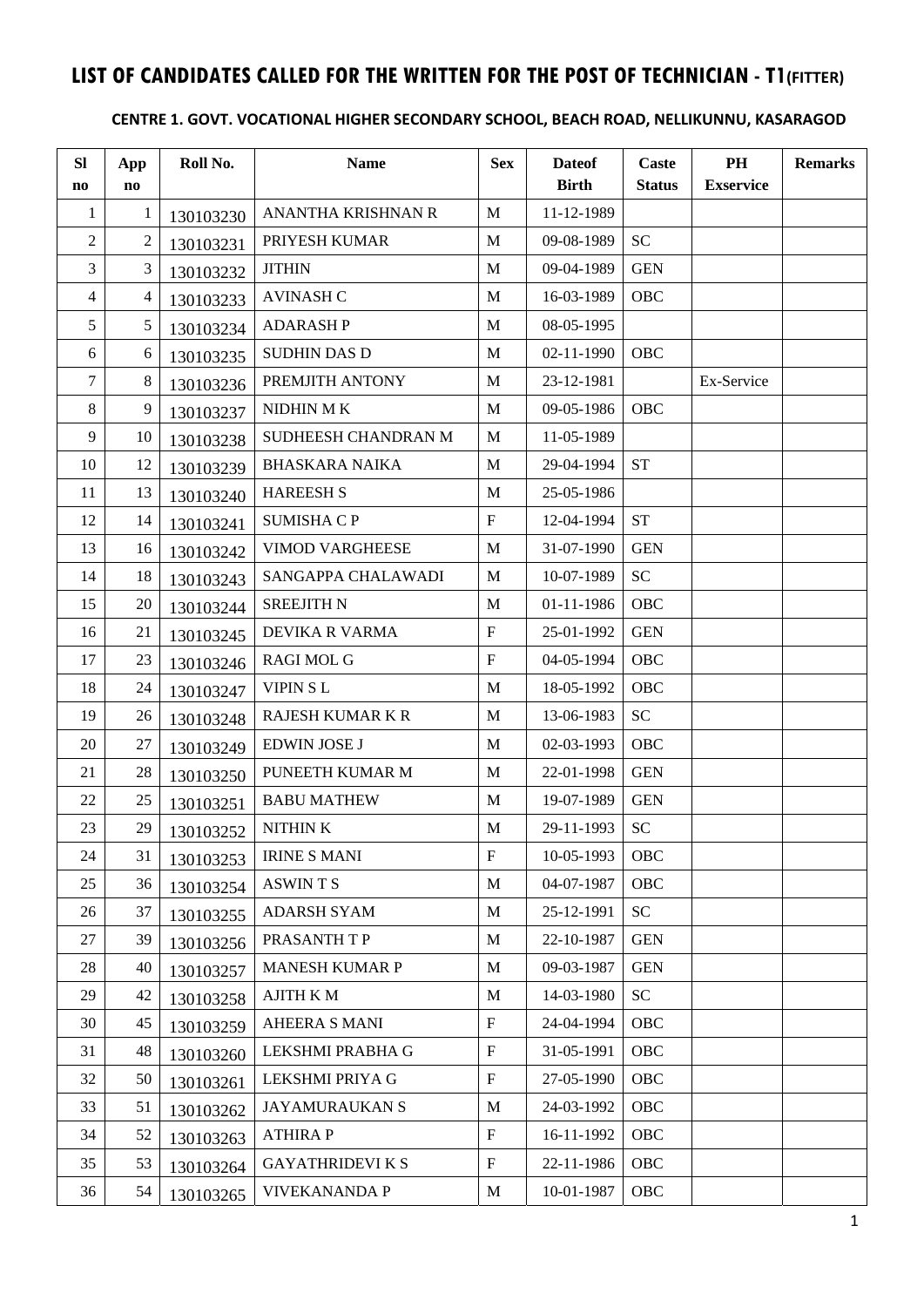| 37       | 55         | 130103266 | <b>MAMATHAHS</b>                           | $\mathbf F$                              | 10-07-1988               | <b>GEN</b>                 |          |  |
|----------|------------|-----------|--------------------------------------------|------------------------------------------|--------------------------|----------------------------|----------|--|
| 38       | 56         | 130103267 | ANISH KUMAR K                              | M                                        | 15-05-1990               | <b>GEN</b>                 |          |  |
| 39       | 57         | 130103268 | <b>VINEETH M</b>                           | M                                        | 01-10-1993               | OBC                        |          |  |
| 40       | 58         | 130103269 | R CHANDRA SEKHAR NAIK                      | M                                        | 17-04-1996               | <b>ST</b>                  |          |  |
| 41       | 59         | 130103270 | DEEPU KUMAR K                              | M                                        | 29-01-1990               | $\operatorname{ST}$        |          |  |
| 42       | 60         | 130103271 | <b>BABISHA BABU PARALI</b>                 | $\boldsymbol{\mathrm{F}}$                | 12-05-1992               | $\operatorname{ST}$        |          |  |
| 43       | 61         | 130103272 | SIBIN KORAMBETH                            | M                                        | 20-12-1990               | OBC                        |          |  |
| 44       | 62         | 130103273 | <b>HARITHA H</b>                           | $\boldsymbol{\mathrm{F}}$                | 06-05-1996               | OBC                        |          |  |
| 45       | 63         | 130103274 | NIKHIL E K                                 | M                                        | 11-08-1988               | <b>GEN</b>                 |          |  |
| 46       | 64         | 130103275 | SHIVAKUMARA V                              | M                                        | 23-03-1990               | SC                         |          |  |
| 47       | 65         | 130103276 | PRANEESH MANGHAT                           | M                                        | 23-11-1983               | OBC                        |          |  |
| 48       | 66         | 130103277 | SAJINA JAYAN L                             | $\boldsymbol{\mathrm{F}}$                | 05-03-1993               | <b>GEN</b>                 |          |  |
| 49       | 67         | 130103278 | <b>ASHWINI A</b>                           | $\mathbf F$                              | 10-02-1988               | OBC                        |          |  |
| 50       | 68         | 130103279 | MILJO JOHNSON                              | M                                        | 07-01-1992               | <b>GEN</b>                 |          |  |
| 51       | 69         | 130103280 | VISHNU C P                                 | M                                        | 02-11-1993               | $\ensuremath{\mathbf{SC}}$ |          |  |
| 52       | 71         | 130103281 | <b>JENI JAYAN L</b>                        | $\boldsymbol{\mathrm{F}}$                | 26-08-1995               | <b>GEN</b>                 |          |  |
| 53       | 73         | 130103282 | <b>VIPINDAS K V</b>                        | M                                        | 11-03-1989               | $\ensuremath{\mathbf{SC}}$ |          |  |
| 54       | 75         | 130103283 | PUSHPA P                                   | $\boldsymbol{\mathrm{F}}$                | 16-05-1990               | <b>GEN</b>                 |          |  |
| 55       | 76         | 130103284 | SHRETHI K                                  | $\mathbf F$                              | 08-02-1994               | <b>GEN</b>                 |          |  |
| 56       | $77\,$     | 130103285 | <b>RANJITHA P V</b>                        | $\boldsymbol{\mathrm{F}}$                | 25-05-1993               | <b>GEN</b>                 |          |  |
| 57       | 78         |           | DEEPU NELLIPARAMBAN                        | M                                        | 14-03-1991               | SC                         |          |  |
|          |            | 130103286 |                                            |                                          |                          |                            |          |  |
| 58       | 80         | 130103287 | NAGARAJA K                                 | $\mathbf M$                              | 22-02-1988               | ${\rm SC}$                 |          |  |
| 59       | 81         |           | <b>JINISH JOSEPH</b>                       | M                                        | 26-12-1990               | <b>GEN</b>                 | PH       |  |
|          |            | 130103288 |                                            |                                          |                          |                            | 30%(EYE) |  |
| 60       | 82         | 130103289 | <b>ASWIN M</b>                             | M                                        | 28-05-1993               | <b>GEN</b>                 |          |  |
| 61       | 84         | 130103290 | <b>SYAM C</b>                              | M                                        | 30-05-1988               | <b>GEN</b>                 |          |  |
| 62       | 87         | 130103291 | <b>AJITHLAL KP</b>                         | $\mathbf M$                              | 01-05-1988               | <b>OBC</b>                 |          |  |
| 63       | 88         | 130103292 | <b>DHYANOR</b>                             | M                                        | 08-04-1992               | <b>GEN</b>                 |          |  |
| 64       | 89         | 130103293 | <b>ANUJU RAJAN</b>                         | ${\bf F}$                                | 14-05-1992               | <b>GEN</b>                 |          |  |
| 65       | 90         | 130103294 | <b>DHANESH PM</b>                          | M                                        | 31-05-1993               | SC <sub>1</sub>            |          |  |
| 66       | 91         | 130103295 | ARYA S KOMALAN                             | ${\bf F}$                                | 30-05-1992               | <b>OBC</b>                 |          |  |
| 67       | 92         | 130103296 | <b>JOSEPH STEPHEN</b>                      | M                                        | 17-03-1985               | <b>ST</b>                  |          |  |
| 68       | 94         | 130103297 | <b>SANDEEP K</b>                           | M                                        | 11-11-1987               | <b>ST</b>                  |          |  |
| 69       | 95         | 130103298 | <b>AKHILESH R</b>                          | M                                        | 30-05-1989               | <b>GEN</b>                 |          |  |
| 70       | 96         | 130103299 | VISHNU VIJAYAN                             | M                                        | 22-05-1994               | <b>SC</b>                  |          |  |
| 71       | 97         | 130103300 | SHREEKANTHA K                              | M                                        | 01-07-987                | SC                         |          |  |
| 72       | 99         | 130103301 | JAYAPRASAD K V                             | M                                        | 21-03-1991               | <b>GEN</b>                 |          |  |
| 73       | 103        | 130103302 | <b>NAVEEN N V</b>                          | M                                        | 06-05-1992               | <b>SC</b>                  |          |  |
| 74       | 104        | 130103303 | PRIJITH P G                                | M                                        | 24-05-1991               | SC                         |          |  |
| 75<br>76 | 105<br>106 | 130103304 | <b>AYONAGELY V</b><br><b>BISUN BHASKAR</b> | $\mathbf F$<br>$\boldsymbol{\mathrm{F}}$ | 31-05-1985<br>01-07-1990 | OBC<br><b>GEN</b>          |          |  |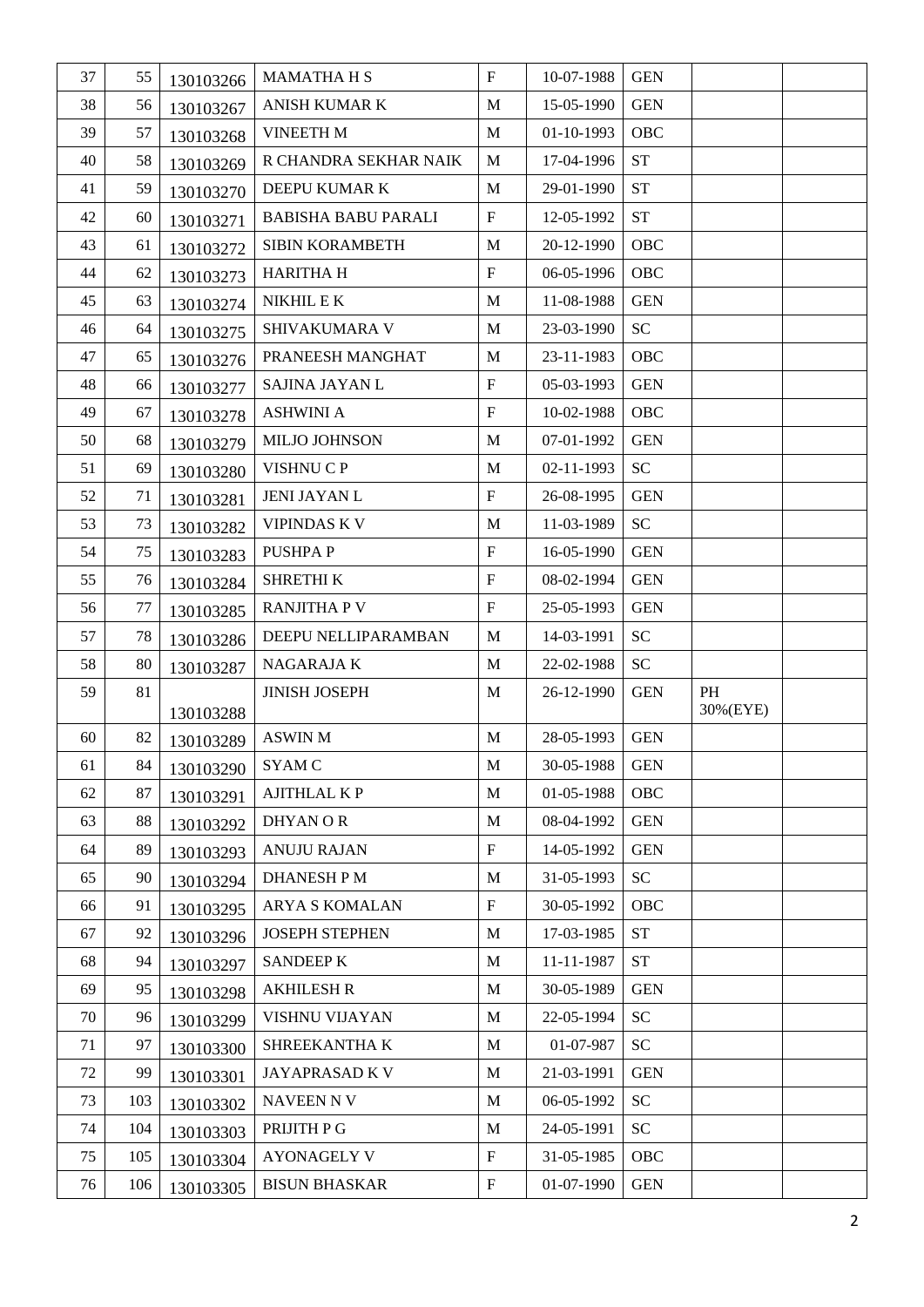| 77  | 107 | 130103306 | <b>BIJUKUTTAN K M</b>  | M                         | 28-05-1973 | <b>GEN</b>   | Ex-Service |  |
|-----|-----|-----------|------------------------|---------------------------|------------|--------------|------------|--|
| 78  | 110 | 130103307 | REKHA CHANDRAN         | $\boldsymbol{\mathrm{F}}$ | 28-05-1992 | OBC          |            |  |
| 79  | 111 | 130103308 | <b>GANESHAK</b>        | M                         | 06-10-1992 | <b>GEN</b>   |            |  |
| 80  | 113 | 130103309 | PRITHVIRAJ C           | M                         | 15-01-1991 | OBC          | PH         |  |
| 81  | 114 | 130103310 | <b>SHANTHAP</b>        | M                         | 10-02-1983 | <b>SC</b>    |            |  |
| 82  | 116 | 130103311 | <b>ANUSREE N S</b>     | $\boldsymbol{\mathrm{F}}$ | 15-07-1991 | <b>GEN</b>   |            |  |
| 83  | 117 | 130103312 | <b>ANIL KUMAR B</b>    | M                         | 02-12-1984 | <b>SC</b>    |            |  |
| 84  | 118 | 130103313 | <b>MADHUSUDHAN</b>     | M                         | 11-12-1990 | <b>SC</b>    |            |  |
| 85  | 120 | 130103314 | <b>JAYESHTP</b>        | M                         | 18-05-1988 | <b>OBC</b>   |            |  |
| 86  | 121 | 130103315 | <b>AKHIL RAVINDRAN</b> | $\boldsymbol{\mathrm{F}}$ | 12-01-1991 | OBC          |            |  |
| 87  | 122 | 130103316 | <b>ARUN M V</b>        | M                         | 31-01-1990 | OBC          |            |  |
| 88  | 123 | 130103317 | <b>MANOJ P</b>         | M                         | 06-10-1986 | OBC          |            |  |
| 89  | 124 | 130103318 | <b>MANOJ K</b>         | M                         | 13-02-1985 | OBC          | PH         |  |
| 90  | 125 | 130103319 | <b>ATHIRAT</b>         | $\boldsymbol{\mathrm{F}}$ | 23-10-1985 | OBC          |            |  |
| 91  | 126 | 130103320 | AKSHAYA KOMALAN        | ${\bf F}$                 | 10-05-1994 | <b>OBC</b>   |            |  |
| 92  | 127 | 130103321 | SONU SOMAN             | M                         | 16-04-1994 | <b>GEN</b>   |            |  |
| 93  | 129 | 130103322 | <b>RAHUL KUMAR R</b>   | M                         | 15-05-1993 | <b>SC</b>    |            |  |
| 94  | 130 | 130103323 | <b>BABY KM</b>         | M                         | 13-12-1981 | <b>SC</b>    |            |  |
| 95  | 131 | 130103324 | UNNIKRISHNAN R         | M                         | 13-10-1989 | <b>SC</b>    |            |  |
| 96  | 134 | 130103325 | <b>MANJU A</b>         | $\boldsymbol{\mathrm{F}}$ | 06-05-1993 | <b>GEN</b>   |            |  |
| 97  | 135 | 130103326 | <b>RAJI JOY</b>        | $\boldsymbol{\mathrm{F}}$ | 14-01-1993 | <b>OBC</b>   |            |  |
| 98  | 136 | 130103327 | CHITHRA LEKHA P V      | $\boldsymbol{\mathrm{F}}$ | 30-05-1991 | OBC          |            |  |
| 99  | 138 | 130103328 | <b>HARIGS</b>          | M                         | 25-05-1984 | OBC          |            |  |
| 100 | 139 | 130103329 | <b>CHARANESH M J</b>   | M                         | 14-10-1989 | <b>GEN</b>   |            |  |
| 101 | 140 | 130103330 | <b>JAYAPRAKASH M</b>   | M                         | 23-12-1989 | <b>GEN</b>   |            |  |
| 102 | 141 | 130103331 | LIBIN KRISHNA C E      | M                         | 01-02-1994 | <b>GEN</b>   |            |  |
| 103 | 142 | 130103332 | <b>SUJA MADHAVAN</b>   | $\boldsymbol{\mathrm{F}}$ | 25-02-1986 | <b>GEN</b>   |            |  |
| 104 | 143 | 130103333 | ANAND BABU TK          | M                         | 06-08-1993 | <b>SC</b>    |            |  |
| 105 | 145 | 130103334 | <b>ATHIRA PAULOSE</b>  | $\boldsymbol{\mathrm{F}}$ | 09-07-1992 | <b>GEN</b>   |            |  |
| 106 | 146 | 130103335 | <b>SUNIL E</b>         | M                         | 05-03-1986 | <b>SC</b>    |            |  |
| 107 | 147 | 130103336 | <b>DINESH KUMAR M</b>  | M                         | 13-02-1983 | <b>OBC</b>   |            |  |
| 108 | 148 | 130103337 | NITHIN V               | M                         | 12-05-1993 | OBC          |            |  |
| 109 | 149 | 130103338 | ARUNKUMAR HARIDAS      | M                         | 06-01-1991 | <b>GEN</b>   |            |  |
| 110 | 150 | 130103339 | <b>LINSO ALEX</b>      | M                         | 30-05-1987 | <b>GEN</b>   |            |  |
| 111 | 151 | 130103340 | <b>ISMIL I</b>         | M                         | 10-05-1989 | <b>OBC</b>   |            |  |
| 112 | 152 | 130103341 | SANDESH KUMAR M        | M                         | 03-07-1993 | <b>GEN</b>   |            |  |
| 113 | 153 |           | PRAMOD K               |                           | 25-05-1976 | <b>HINDU</b> | PH 40%     |  |
|     |     | 130103342 |                        |                           |            | /THIY<br>YA  |            |  |
| 114 | 154 | 130103343 | DEVU C                 |                           | 30-05-1976 | <b>SC</b>    | PH 40%     |  |
| 115 | 156 |           | NIKHIL NN              |                           | 27-05-1987 | <b>HINDU</b> |            |  |
|     |     | 130103344 |                        |                           |            | /THIY        |            |  |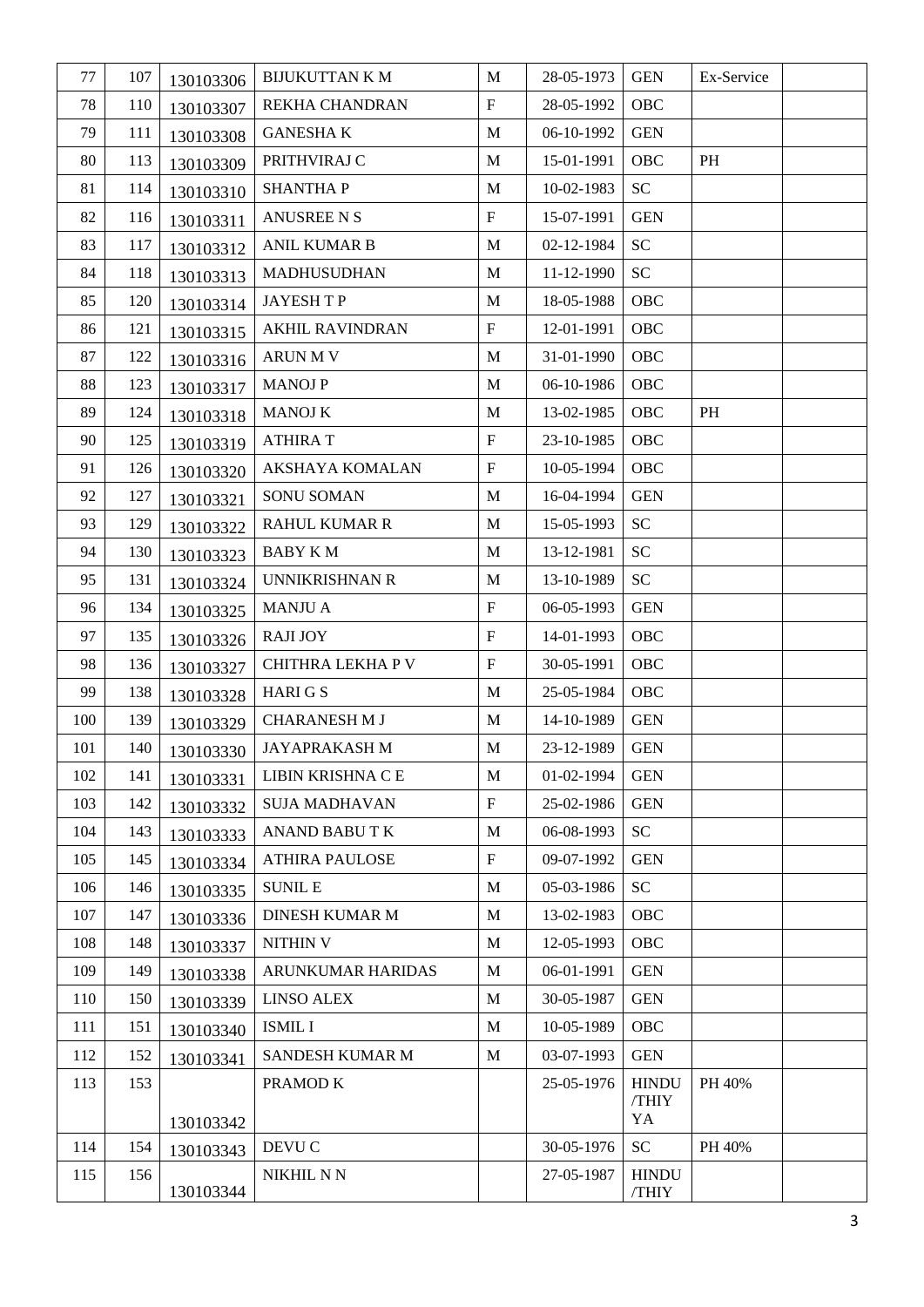|     |     |           |                        |            | YA                  |                               |  |
|-----|-----|-----------|------------------------|------------|---------------------|-------------------------------|--|
| 116 | 158 | 130103345 | <b>JESTIN JOSEPH</b>   | 05-05-1982 |                     | PH 40%                        |  |
| 117 | 159 | 130103346 | <b>SAJIM K</b>         | 25-05-1986 | <b>MUSLI</b><br>M   |                               |  |
| 118 | 160 | 130103347 | <b>JAYAKUMARI B</b>    | 17-05-1976 | H/EZH<br><b>AVA</b> | PH 40%                        |  |
| 119 | 162 | 130103348 | <b>SUIRESH MP</b>      | 29-05-1976 | <b>OBC</b>          | PH 50%                        |  |
| 120 | 164 | 130103349 | NIJEESH K              | 19-05-1987 | <b>THIYY</b><br>A   |                               |  |
| 121 | 166 | 130103350 | <b>SAREESHT</b>        | 28-05-1982 | <b>GEN</b>          | PH 40%                        |  |
| 122 | 167 | 130103351 | <b>JAYANADH K C</b>    | 30-05-1987 | <b>GEN</b>          |                               |  |
| 123 | 169 | 130103352 | <b>SUDHEER S</b>       | 08-10-1986 | H/NAD<br>AR         |                               |  |
| 124 | 170 | 130103353 | <b>GIREESH KUMAR B</b> | 10-05-1976 | H/THI<br><b>YYA</b> | <b>PH80%</b>                  |  |
| 125 | 171 | 130103354 | ASHARAFALI C H         | 07-06-1977 | <b>MUSLI</b><br>M   | PH 50%                        |  |
| 126 | 172 | 130103355 | <b>NISAM S</b>         | 24-05-1978 | <b>MUSLI</b><br>M   | PH<br>OH50%                   |  |
| 127 | 173 | 130103356 | <b>VISHNUR</b>         | 25-02-1988 | H/EZH<br><b>AVA</b> |                               |  |
| 128 | 174 |           | PRADEEP MK             | 24-04-1982 | <b>HINDU</b>        | PH42%                         |  |
|     |     | 130103357 |                        |            | <b>PULA</b><br>YA   |                               |  |
| 129 | 175 | 130103358 | <b>RAHUL VASUDEVAN</b> | 28-11-1989 | H/EZH<br><b>AVA</b> |                               |  |
| 130 | 176 | 130103359 | <b>SYAMNATH V</b>      | 25-05-1989 | <b>GEN</b>          |                               |  |
| 131 | 177 | 130103360 | ARUN PRASAD T V        | 20-05-1986 | <b>GEN</b>          |                               |  |
| 132 | 178 | 130103361 | DEEPA A D              | 24-05-1980 | <b>GEN</b>          | <b>PH75%SE</b><br><b>VERE</b> |  |
| 133 | 179 | 130103362 | MUHAMMAD SIYAD M G     | 08-03-1976 | <b>MUSLI</b><br>M   | PH40%                         |  |
| 134 | 180 | 130103363 | SREELATHA KUMARI M     | 12-05-1977 |                     | PH45%                         |  |
| 135 | 181 | 130103364 | KHALID THOOMBATH       | 22-05-1977 | <b>MAPPI</b><br>LA  | PH 40%                        |  |
| 136 | 182 | 130103365 | <b>SUNIL KUMAR P</b>   | 20-03-1976 |                     | PH 40%                        |  |
| 137 | 183 | 130103366 | <b>SINTO SIMON E</b>   | 25-01-1992 | <b>GEN</b>          |                               |  |
| 138 | 184 | 130103367 | <b>DEJO JECOB</b>      | 18-10-1994 | <b>GEN</b>          | PH40%                         |  |
| 139 | 185 | 130103368 | <b>SANAL K</b>         | 01-06-1991 | <b>THIYY</b><br>A   |                               |  |
| 140 | 186 | 130103369 | SHAMSUDEEN P I         | 12-02-1977 | <b>MUSLI</b><br>M   | PH40%                         |  |
| 141 | 187 | 130103370 | <b>SHIJU K JOY</b>     | 10-05-1977 |                     | PH(OH)45<br>$\%$              |  |
| 142 | 188 | 130103371 | <b>VINEESH V</b>       | 20-05-1987 | <b>THIYY</b><br>A   |                               |  |
| 143 | 189 | 130103372 | JERUSAL K J            | 25-05-1990 | <b>ISLAM</b>        |                               |  |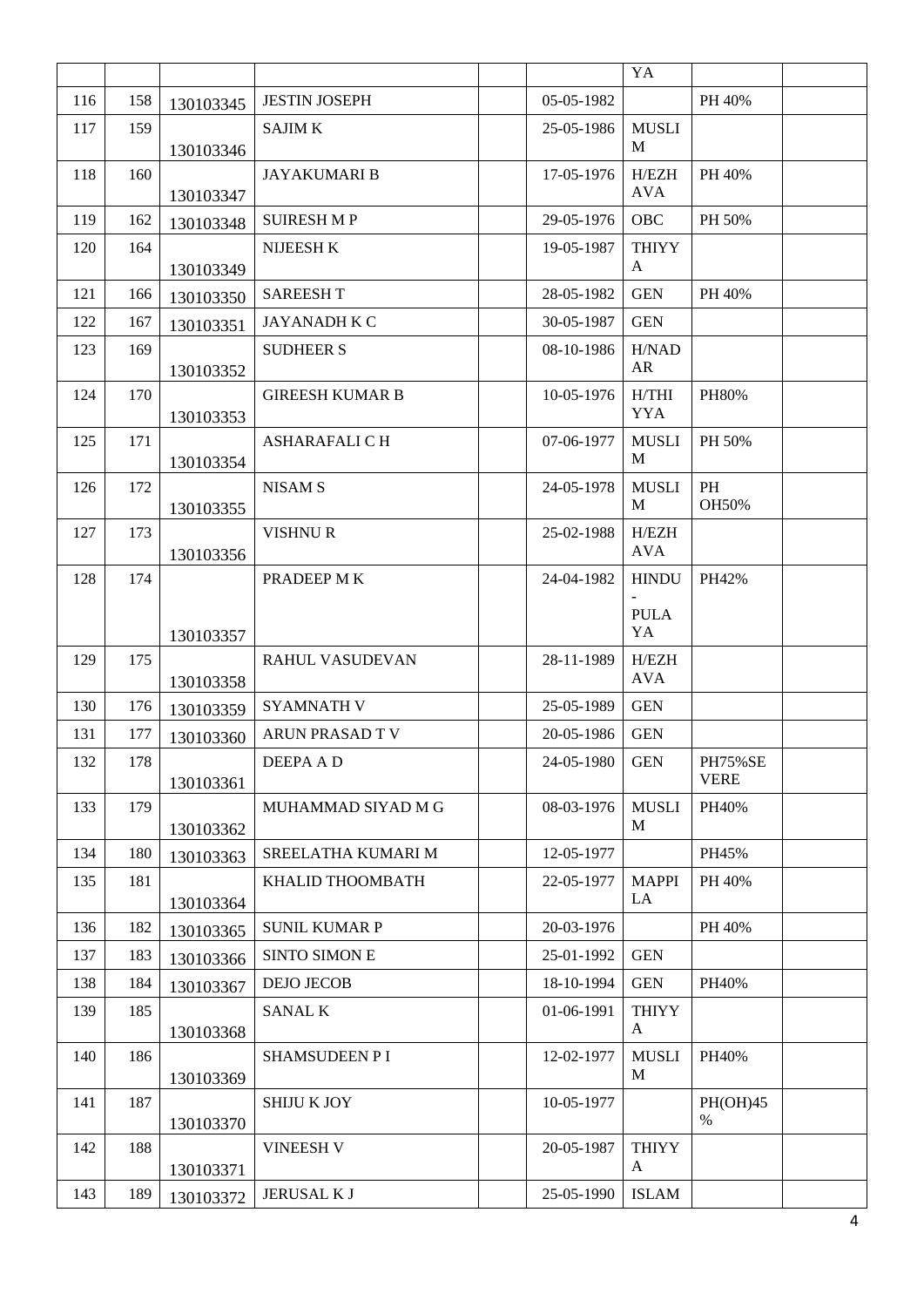|     |      |           |                          |             |            | <b>MUSLI</b><br>M                                                           |                |  |
|-----|------|-----------|--------------------------|-------------|------------|-----------------------------------------------------------------------------|----------------|--|
| 144 | 190  | 130103373 | <b>KRISHNAKUMAR C M</b>  |             | 27-11-1989 | <b>GEN</b>                                                                  |                |  |
| 145 | 191  | 130103374 | <b>GANESH M G</b>        |             | 02-05-1988 |                                                                             |                |  |
| 146 | 192  | 130103375 | <b>SHIJUM</b>            |             | 30-05-1989 | <b>H/KUR</b><br><b>UVA</b>                                                  |                |  |
| 147 | 193  | 130103376 | <b>GAYATHREE DEVIP</b>   |             | 08-12-1978 | H/THI<br><b>YYA</b>                                                         | <b>PHM 50%</b> |  |
| 148 | 194  | 130103377 | <b>MANU V K</b>          |             | 15-01-1988 | H/VIS<br><b>WAKA</b><br><b>RMA</b>                                          |                |  |
| 149 | 195  | 130103378 | PRADOSH G                |             | 13-05-1986 | H/VIS<br><b>WAKA</b><br><b>RMA</b>                                          |                |  |
| 150 | 196  | 130103379 | <b>ABDUL SALAM K V</b>   |             | 16-05-1986 | <b>MAPPI</b><br>LA                                                          | PH 40%         |  |
| 151 | 199  | 130103380 | <b>SURESH KUMAR C R</b>  |             | 30-05-1968 |                                                                             | Ex-Service     |  |
| 152 | 202  | 130103381 | <b>JIBIN R</b>           |             | 27-04-1993 | X'N<br><b>NADA</b><br>$\mathbb{R}$                                          | OH 40%         |  |
| 153 | 203  | 130103382 | <b>JOHNLIN P N</b>       |             | 26-05-1986 | <b>CHRIS</b><br><b>TIAN</b><br><b>ANGL</b><br>$\Omega$<br><b>INDIA</b><br>N |                |  |
| 154 | 204  | 130103383 | <b>BINOY MB</b>          |             | 19-05-1986 | H/EZH<br><b>AVA</b>                                                         |                |  |
| 155 | 206  | 130103384 | <b>SREEDEVIIP</b>        |             | 15-05-1976 | H/EAZ<br><b>HAVA</b>                                                        |                |  |
| 156 | 207  | 130103385 | <b>RAJESH K T</b>        |             | 20-01-1978 | X'N<br><b>CHER</b><br><b>AMAR</b>                                           |                |  |
| 157 | 208  | 130103386 | <b>VINEESH KUMAR P S</b> |             | 25-08-1986 | H/VIS<br><b>WAKA</b><br><b>RMA</b>                                          |                |  |
| 158 | 209  | 130103387 | <b>SHIJO V J</b>         |             | 12-05-1986 | <b>GEN</b>                                                                  |                |  |
| 159 | 210  | 130103388 | <b>GANESAN</b>           |             | 17-05-1976 |                                                                             | PH 40%         |  |
| 160 | 211  | 130103389 | SUBRAHMANIAN PILLAI K    |             | 08-05-1986 | <b>H.CHE</b><br><b>TTIES</b>                                                |                |  |
| 161 | 213  | 130103390 | <b>JOSEPH STEPHEN</b>    | M           | 17-03-1985 | <b>ST</b>                                                                   |                |  |
| 162 | 591  | 130103391 | <b>ANJU SURESH</b>       | $\mathbf F$ | 03-01-1991 | <b>SC</b>                                                                   |                |  |
| 163 | 749  | 130103392 | <b>ABHINEETH PA</b>      | M           | 04-10-1990 | OBC                                                                         |                |  |
| 164 | 17   | 130103393 | <b>JAYADEVIS</b>         | $\mathbf F$ | 09-08-1990 | <b>GEN</b>                                                                  |                |  |
| 165 | 2069 | 130103394 | VIJIN SL                 | M           | 27-05-1994 | OBC                                                                         |                |  |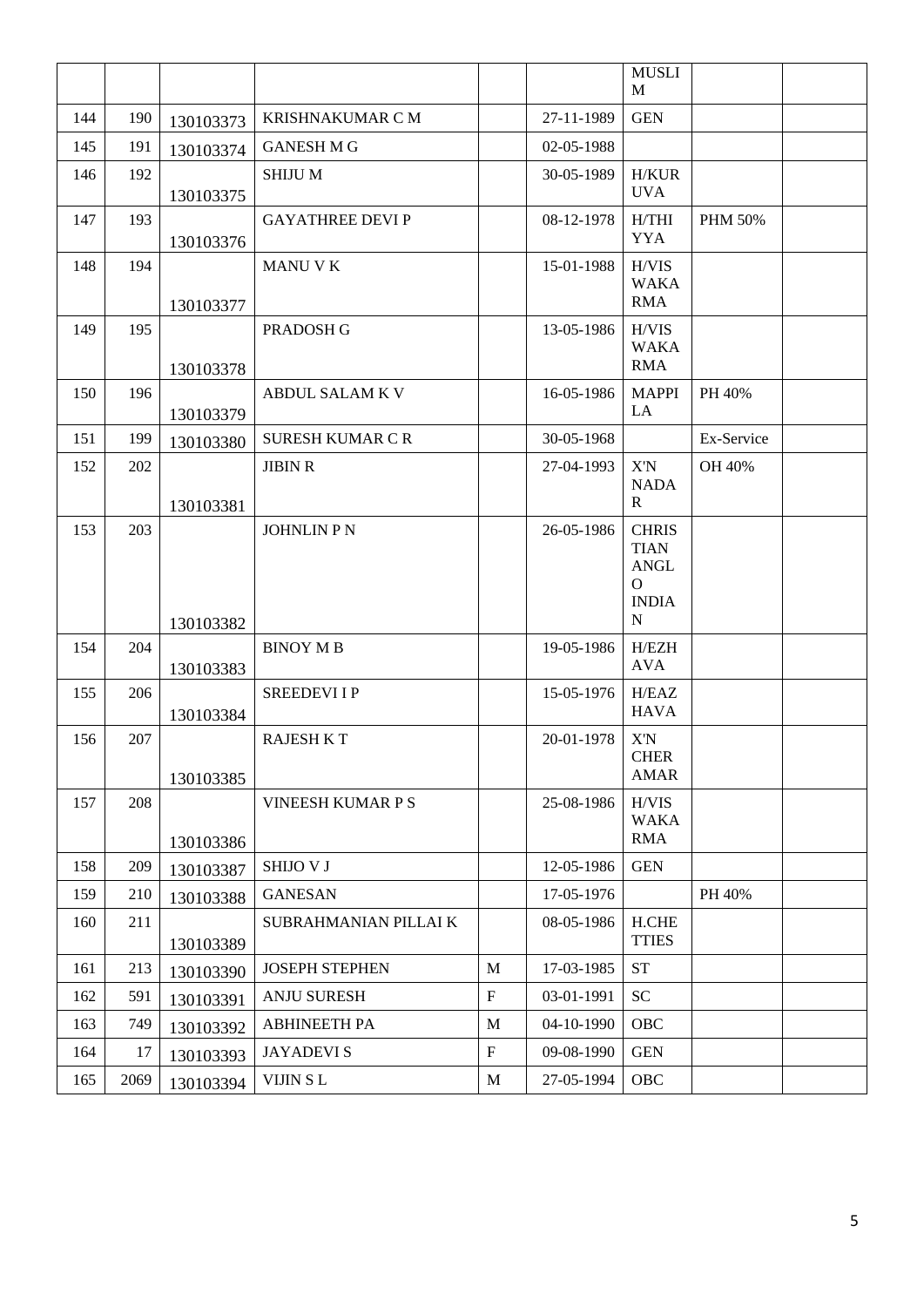## **LIST OF CANDIDATES CALLED FOR THE WRITTEN FOR THE POST OF TECHNICIAN - T1(PHARMACIST)**

### **CENTRE 1. GOVT. VOCATIONAL HIGHER SECONDARY SCHOOL, BEACH ROAD, NELLIKUNNU, KASARAGOD**

| <b>SI</b>      | App                    | Roll No.  | <b>Name</b>                             | <b>Sex</b>                | <b>Dateof</b> | Caste         | <b>PH</b>        | <b>Remarks</b> |
|----------------|------------------------|-----------|-----------------------------------------|---------------------------|---------------|---------------|------------------|----------------|
| n <sub>0</sub> | $\mathbf{n}\mathbf{o}$ |           |                                         |                           | <b>Birth</b>  | <b>Status</b> | <b>Exservice</b> |                |
| $\mathbf{1}$   | 79                     | 130103395 | L VIDHYANANDHINI                        | $\mathbf{F}$              | 14-08-1991    | OBC           |                  |                |
| $\sqrt{2}$     | $\overline{2}$         | 130103396 | <b>ARYA V GOPAL</b>                     | $\mathbf F$               | 28-11-1994    |               |                  |                |
| $\mathfrak{Z}$ | 3                      | 130103397 | <b>LEKSHMI A G</b>                      | $\mathbf{F}$              | 26-05-1992    | OBC           |                  |                |
| $\overline{4}$ | $\overline{4}$         | 130103398 | SOORYA MADHAVAN MK                      | $\boldsymbol{\mathrm{F}}$ | 07-12-1989    | <b>ST</b>     |                  |                |
| 5              | 5                      | 130103399 | <b>ATHIRA BABU RAJ</b>                  | $\mathbf F$               | 20-12-1996    | OBC           |                  |                |
| 6              | 6                      | 130103400 | REMYA KRISHNAN V                        | $\mathbf F$               | 20-04-1991    | OBC           |                  |                |
| $\overline{7}$ | 7                      | 130103401 | <b>CHAITRAK</b>                         | $\boldsymbol{\mathrm{F}}$ | 21-12-1990    | <b>OBC</b>    |                  |                |
| 8              | 9                      | 130103402 | <b>RANJUM</b>                           | M                         | 24-05-1987    |               |                  |                |
| 9              | 10                     | 130103403 | <b>MAMATHA B N</b>                      | $\mathbf{F}$              | 22-08-1984    |               |                  |                |
| 10             | 11                     | 130103404 | <b>DINESH REDDY</b><br><b>SOMAGARI</b>  | M                         | 19-01-1992    | <b>GEN</b>    |                  |                |
| 11             | 12                     | 130103405 | PIYOOSH E P                             | M                         | 22-10-1991    |               |                  |                |
| 12             | 13                     | 130103406 | NITHIN K                                | M                         | 23-10-1989    |               |                  |                |
| 13             | 14                     | 130103407 | NIDHIN MK                               | M                         | 09-05-1986    | <b>OBC</b>    |                  |                |
| 14             | 15                     | 130103408 | <b>SUBARANSU SEKHAR</b><br><b>SAHOO</b> | M                         | 02-01-1991    |               |                  |                |
| 15             | 16                     | 130103409 | <b>ARSHITHA B</b>                       | $\mathbf F$               | 07-02-1988    | OBC           |                  |                |
| 16             | 17                     | 130103410 | <b>KAVITHA K V</b>                      | $\mathbf{F}$              | 20-04-1984    | <b>OBC</b>    |                  |                |
| 17             | 18                     | 130103411 | PREMJITH ANTONY                         | M                         | 23-12-1981    |               | Ex-Service       |                |
| 18             | 19                     | 130103412 | <b>ABHIRAMI S NAIR</b>                  | $\mathbf{F}$              | 15-08-1994    |               |                  |                |
| 19             | 20                     | 130103413 | <b>SARANYA S</b>                        | $\mathbf F$               | 23-11-1995    | <b>SC</b>     |                  |                |
| 20             | 21                     | 130103414 | <b>HARSHA B</b>                         | $\mathbf{F}$              | 27-12-1996    | OBC           |                  |                |
| 21             | 22                     | 130103415 | <b>BABITHAK</b>                         | $\boldsymbol{\mathrm{F}}$ | 08-05-1988    | <b>SC</b>     |                  |                |
| 22             | 23                     | 130103416 | NISHMITHA B                             | $\boldsymbol{\mathrm{F}}$ | 08-12-1994    | <b>OBC</b>    |                  |                |
| 23             | 24                     | 130103417 | <b>BHAVYAJ</b>                          | $\boldsymbol{\mathrm{F}}$ | 06-11-1986    |               |                  |                |
| 24             | 25                     | 130103418 | PARVATHY S                              | $\mathbf F$               | 06-12-1993    |               |                  |                |
| 25             | 26                     | 130103419 | <b>ANJU THOMAS</b>                      | $\mathbf F$               | 13-10-1987    |               |                  |                |
| 26             | 27                     | 130103420 | <b>DEEPA V</b>                          | $\boldsymbol{\mathrm{F}}$ | 18-05-1993    | OBC           |                  |                |
| 27             | 28                     | 130103421 | <b>SURYA GAYATHRIP</b>                  | $\boldsymbol{\mathrm{F}}$ | 20-02-1990    |               |                  |                |
| 28             | 29                     | 130103422 | <b>SRUTHI K M</b>                       | $\mathbf{F}$              | 31-05-1986    | OBC           |                  |                |
| 29             | 30                     | 130103423 | <b>DEEPTHIV</b>                         | ${\bf F}$                 | 30-03-1985    | OBC           |                  |                |
| 30             | 31                     | 130103424 | <b>MOHAMMED H</b>                       | M                         | 20-05-1984    | OBC           |                  |                |
| 31             | 33                     | 130103425 | <b>ANJALY VASAVAM</b>                   | $\boldsymbol{\mathrm{F}}$ | 14-05-1985    | OBC           |                  |                |
| 32             | 34                     | 130103426 | <b>SOUMYA SHREE K</b>                   | $\mathbf F$               | 13-04-1992    |               |                  |                |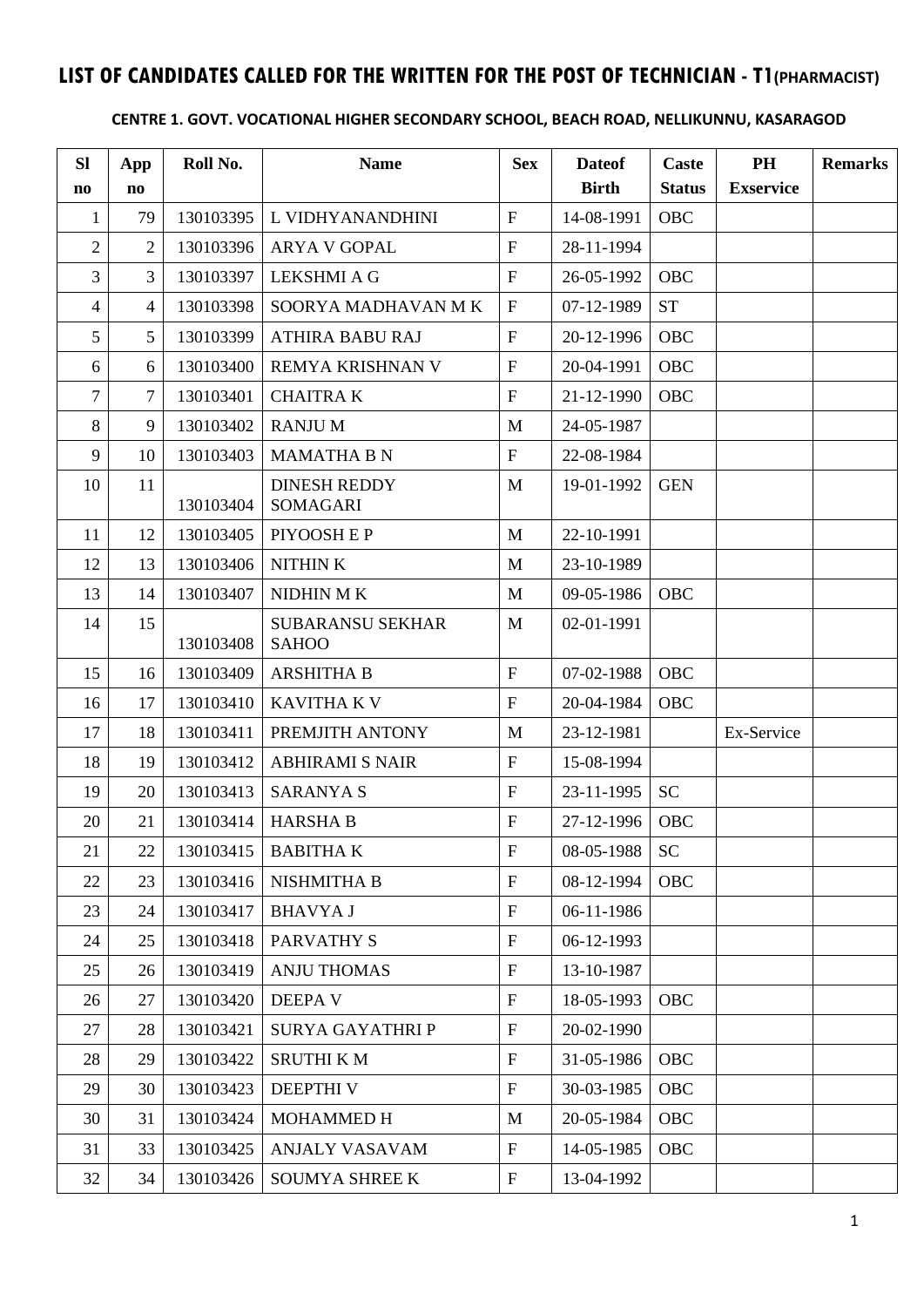| 33 | 36 | 130103427 | <b>ANUPAMA RAJAN</b> | $\mathbf{F}$              | 22-05-1991 | <b>GEN</b> |    |  |
|----|----|-----------|----------------------|---------------------------|------------|------------|----|--|
| 34 | 37 | 130103428 | <b>ANUJU RAJAN</b>   | $\boldsymbol{\mathrm{F}}$ | 14-05-1992 |            |    |  |
| 35 | 38 | 130103429 | THEJASWI R NAIK      | $\boldsymbol{\mathrm{F}}$ | 11-02-1990 |            |    |  |
| 36 | 39 | 130103430 | REKHA CHANDRAN       | $\mathbf F$               | 28-05-1992 | OBC        |    |  |
| 37 | 40 | 130103431 | <b>SRUTHY RAJAN</b>  | $\boldsymbol{\mathrm{F}}$ | 31-10-1996 | <b>OEC</b> |    |  |
| 38 | 42 | 130103432 | <b>DIVYA GEORGE</b>  | $\boldsymbol{\mathrm{F}}$ | 31-01-1990 |            |    |  |
| 39 | 43 | 130103433 | PRAJITHA MOL P P     | $\mathbf F$               | 05-12-1994 |            | PH |  |
| 40 | 45 | 130103434 | NAGAPOOJA Y M        | $\mathbf{F}$              | 29-09-1987 |            |    |  |
| 41 | 46 | 130103435 | RADHIKA RAJANTR      | $\mathbf F$               | 12-03-1993 | OBC        |    |  |
| 42 | 47 | 130103436 | ADITHI VISWANATH     | $\boldsymbol{\mathrm{F}}$ | 12-04-1987 | OBC        |    |  |
| 43 | 48 | 130103437 | FATHIMA BANUK J      | $\boldsymbol{\mathrm{F}}$ | 17-09-1990 | OBC        |    |  |
| 44 | 49 | 130103438 | <b>HAREESHAP</b>     | M                         | 06-08-1994 | <b>ST</b>  |    |  |
| 45 | 50 | 130103439 | <b>RAJESHAP</b>      | M                         | 01-10-1995 | <b>ST</b>  |    |  |
| 46 | 51 | 130103440 | <b>NISHA S</b>       | $\boldsymbol{\mathrm{F}}$ | 06-05-1988 | OBC        |    |  |
| 47 | 52 | 130103441 | <b>REVATHIPK</b>     | $\boldsymbol{\mathrm{F}}$ | 08-11-1992 | OBC        |    |  |
| 48 | 53 | 130103442 | <b>RADHIKA P V</b>   | $\boldsymbol{\mathrm{F}}$ | 28-11-1993 |            |    |  |
| 49 | 54 | 130103443 | <b>HASHIRA B</b>     | $\mathbf F$               | 01-12-1992 |            |    |  |
| 50 | 55 | 130103444 | <b>RAJI JOY</b>      | $\boldsymbol{\mathrm{F}}$ | 14-01-1993 | OBC        |    |  |
| 51 | 56 | 130103445 | <b>SAJEESH T T K</b> | M                         | 08-12-1990 | OBC        | PH |  |
| 52 | 57 | 130103446 | PREETHA V V          | $\boldsymbol{\mathrm{F}}$ | 14-08-1983 | OBC        |    |  |
| 53 | 58 | 130103447 | <b>CHITRALEKHAPV</b> | $\boldsymbol{\mathrm{F}}$ | 30-05-1991 | OBC        |    |  |
| 54 | 59 | 130103448 | <b>NANDITHAP</b>     | $\boldsymbol{\mathrm{F}}$ | 26-11-1988 | <b>SC</b>  |    |  |
| 55 | 61 | 130103449 | <b>SAROJINI V</b>    | $\boldsymbol{\mathrm{F}}$ | 10-05-1988 |            |    |  |
| 56 | 62 | 130103450 | ANU SREE N S         | $\overline{F}$            | 15-07-1991 |            |    |  |
| 57 | 63 | 130103451 | <b>ASWANI K</b>      | $\mathbf{F}$              | 16-05-1990 |            |    |  |
| 58 | 64 | 130103452 | HARINA KUMARI B      | $\boldsymbol{\mathrm{F}}$ | 19-11-1990 | <b>ST</b>  |    |  |
| 59 | 65 | 130103453 | <b>RESHMI V</b>      | $\mathbf F$               | 06-03-1990 |            |    |  |
| 60 | 66 | 130103454 | <b>KRIPAK</b>        | $\mathbf{F}$              | 10-04-1993 | <b>SC</b>  |    |  |
| 61 | 67 | 130103455 | PADMASHRI SHENOY     | $\mathbf{F}$              | 22-01-1998 |            |    |  |
| 62 | 68 | 130103456 | <b>BHAGYAMV</b>      | $\mathbf F$               | 16-05-1993 |            |    |  |
| 63 | 69 | 130103457 | VIJI R               | $\boldsymbol{\mathrm{F}}$ | 27-04-1986 |            |    |  |
| 64 | 70 | 130103458 | <b>MANJU A</b>       | $\mathbf F$               | 06-05-1993 |            |    |  |
| 65 | 71 | 130103459 | UNNIKRISHNAN R       | M                         | 13-10-1989 | <b>SC</b>  |    |  |
| 66 | 72 | 130103460 | DEESHMA JOSEPH       | $\boldsymbol{\mathrm{F}}$ | 12-01-1989 | <b>OBC</b> |    |  |
| 67 | 73 | 130103461 | <b>KRISHNAPB</b>     | $\boldsymbol{\mathrm{F}}$ | 28-02-1988 |            |    |  |
| 68 | 74 | 130103462 | <b>ARYAVS</b>        | $\boldsymbol{\mathrm{F}}$ | 24-08-1991 | OBC        |    |  |
| 69 | 75 | 130103463 | <b>DEEPAYS</b>       | $\mathbf F$               | 20-08-1987 | OBC        |    |  |
| 70 | 76 | 130103464 | <b>KAVITHA K S</b>   | $\boldsymbol{\mathrm{F}}$ | 30-05-1984 | OBC        |    |  |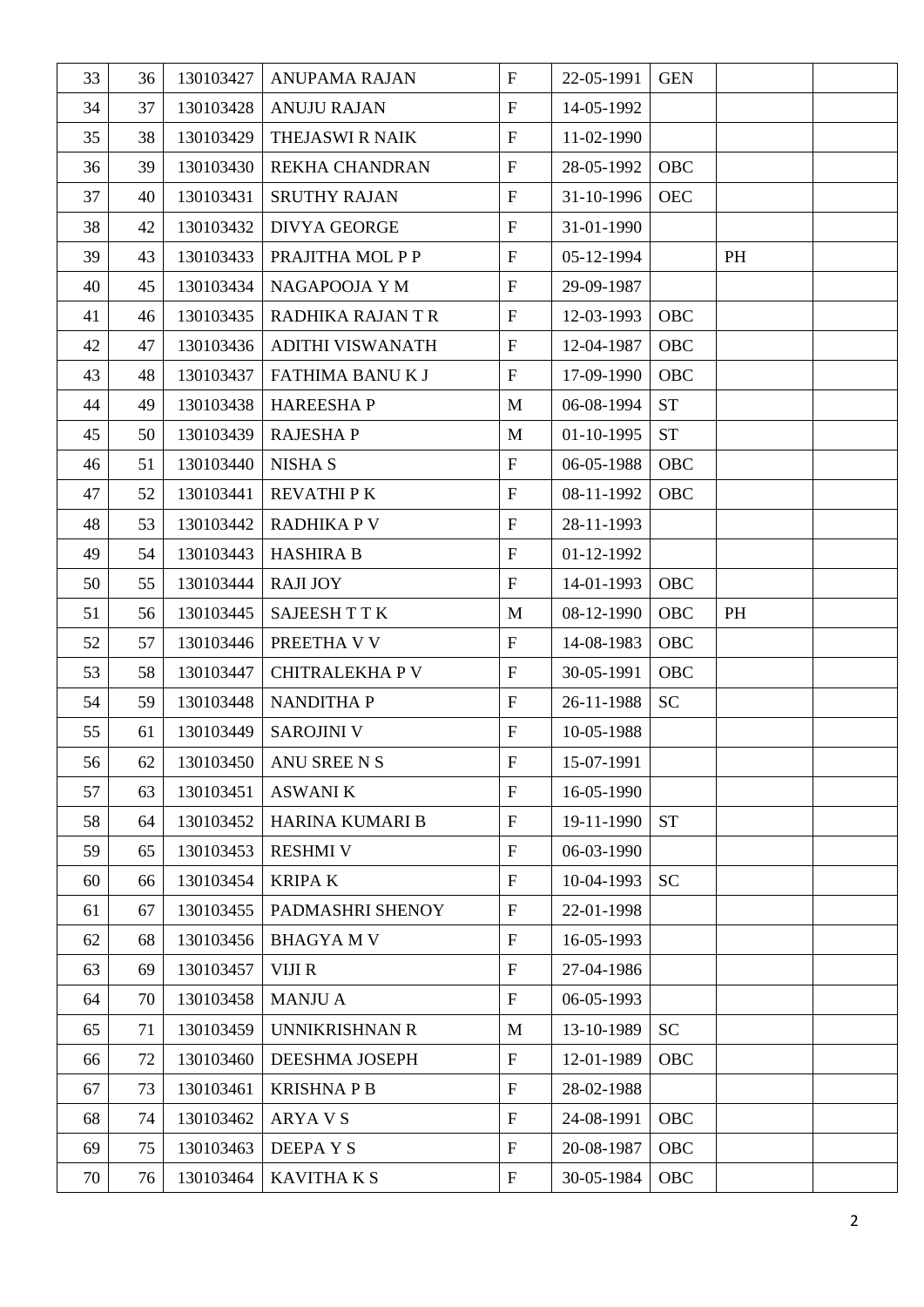| 71  | 77  | 130103465 | <b>VINEESH C</b>            | M                         | 07-05-1983 | OBC        |  |
|-----|-----|-----------|-----------------------------|---------------------------|------------|------------|--|
| 72  | 78  | 130103466 | FATHIMATH SHABEEBA A        | $\boldsymbol{\mathrm{F}}$ | 03-09-1993 | OBC        |  |
| 73  | 80  | 130103467 | <b>AMRUTHA MOHAN</b>        | $\boldsymbol{\mathrm{F}}$ | 03-12-1991 |            |  |
| 74  | 81  | 130103468 | AKSHAYA KOMALAN             | $\boldsymbol{\mathrm{F}}$ | 10-05-1994 | OBC        |  |
| 75  | 82  | 130103469 | <b>VINITHA VIJAYAN</b>      | $\boldsymbol{\mathrm{F}}$ | 17-01-1988 |            |  |
| 76  | 84  | 130103470 | <b>MOLNIYA BABY</b>         | $\mathbf{F}$              | 21-08-1986 |            |  |
| 77  | 86  | 130103471 | <b>ANSEERA S</b>            | $\boldsymbol{\mathrm{F}}$ | 01-09-1987 | OBC        |  |
| 78  | 87  | 130103472 | <b>SHINUTK</b>              | $\mathbf{M}$              | 08-12-1982 | <b>SC</b>  |  |
| 79  | 89  | 130103473 | <b>VINEETH B R</b>          | $\mathbf{M}$              | 12-05-1995 |            |  |
| 80  | 90  | 130103474 | <b>UMMER KAHAB C K</b>      | M                         | 13-03-1994 | OBC        |  |
| 81  | 92  | 130103475 | <b>BINDIYA BALAKRISHNAN</b> | $\boldsymbol{\mathrm{F}}$ | 29-10-1992 | OBC        |  |
| 82  | 93  | 130103476 | <b>SANDHYA S N</b>          | $\mathbf{F}$              | 20-05-1987 |            |  |
| 83  | 94  | 130103477 | <b>ANJU V</b>               | $\boldsymbol{\mathrm{F}}$ | 18-05-1986 |            |  |
| 84  | 95  | 130103478 | <b>RANIMOL R</b>            | $\mathbf{F}$              | 11-05-1986 |            |  |
| 85  | 101 | 130103479 | <b>CHALLURI SRINIVAS</b>    | M                         | 14-08-1994 | <b>SC</b>  |  |
| 86  | 102 | 130103480 | <b>DEEPAPR</b>              | $\boldsymbol{\mathrm{F}}$ | 14-11-1993 | OBC        |  |
| 87  | 103 | 130103481 | SIMNA SADANANDAN K          | $\mathbf{F}$              | 31-05-1988 | OBC        |  |
| 88  | 106 | 130103482 | <b>GEETHU K DAS</b>         | $\boldsymbol{\mathrm{F}}$ | 05-05-1987 | OBC        |  |
| 89  | 107 | 130103483 | <b>KRISHNA G</b>            | $\boldsymbol{\mathrm{F}}$ | 30-07-1997 | OBC        |  |
| 90  | 108 | 130103484 | <b>HARITHA M</b>            | $\boldsymbol{\mathrm{F}}$ | 29-04-1994 |            |  |
| 91  | 109 | 130103485 | LATHA KUMARI K              | $\boldsymbol{\mathrm{F}}$ | 21-07-1984 | OBC        |  |
| 92  | 110 | 130103486 | SHRUTHI T SURENDRAN         | $\mathbf{F}$              | 04-05-1991 | <b>SC</b>  |  |
| 93  | 111 | 130103487 | <b>SUCHITHRA K V</b>        | $\mathbf F$               | 16-08-1988 | SC         |  |
| 94  | 112 | 130103488 | <b>HIMA V R</b>             | F                         | 27-01-1988 | <b>SC</b>  |  |
| 95  | 113 | 130103489 | <b>RAGI MOL G</b>           | $\mathbf{F}$              | 04-05-1994 | OBC        |  |
| 96  | 114 | 130103490 | SHILPA SURENDRAN            | $\boldsymbol{\mathrm{F}}$ | 14-10-1995 | <b>SC</b>  |  |
| 97  | 115 | 130103491 | R CHANDRA SEKAR NAIK        | M                         | 17-04-1996 | <b>ST</b>  |  |
| 98  | 116 | 130103492 | <b>DIVYA RAJAN S</b>        | $\boldsymbol{\mathrm{F}}$ | 25-05-1984 | OBC        |  |
| 99  | 117 | 130103493 | <b>JAYADEVIS</b>            | $\mathbf F$               | 09-08-1990 |            |  |
| 100 | 118 | 130103494 | <b>CHITHIRA KJ</b>          | $\mathbf F$               | 05-01-1988 | OBC        |  |
| 101 | 119 | 130103495 | <b>JASEERAKV</b>            | $\mathbf{F}$              | 31-05-1985 | <b>OBC</b> |  |
| 102 | 120 | 130103496 | NEETHU U M                  | $\mathbf{F}$              | 05-05-1993 | OBC        |  |
| 103 | 122 | 130103497 | PRASANTH KUMAR M            | M                         | 15-10-1986 | OBC        |  |
| 104 | 123 | 130103498 | <b>VIJI VARGHESE</b>        | $\boldsymbol{\mathrm{F}}$ | 18-01-1998 |            |  |
| 105 | 124 | 130103499 | <b>MIDHUN K</b>             | M                         | 01-06-1990 |            |  |
| 106 | 125 | 130103500 | PONNUL                      | $\boldsymbol{\mathrm{F}}$ | 26-05-1990 | OBC        |  |
| 107 | 126 | 130103501 | PRIYESH KUMAR K             | $\mathbf{M}$              | 09-08-1989 | <b>SC</b>  |  |
| 108 | 127 | 130103502 | NIKHITHA SURENDRAN          | $\boldsymbol{\mathrm{F}}$ | 13-12-1992 | OBC        |  |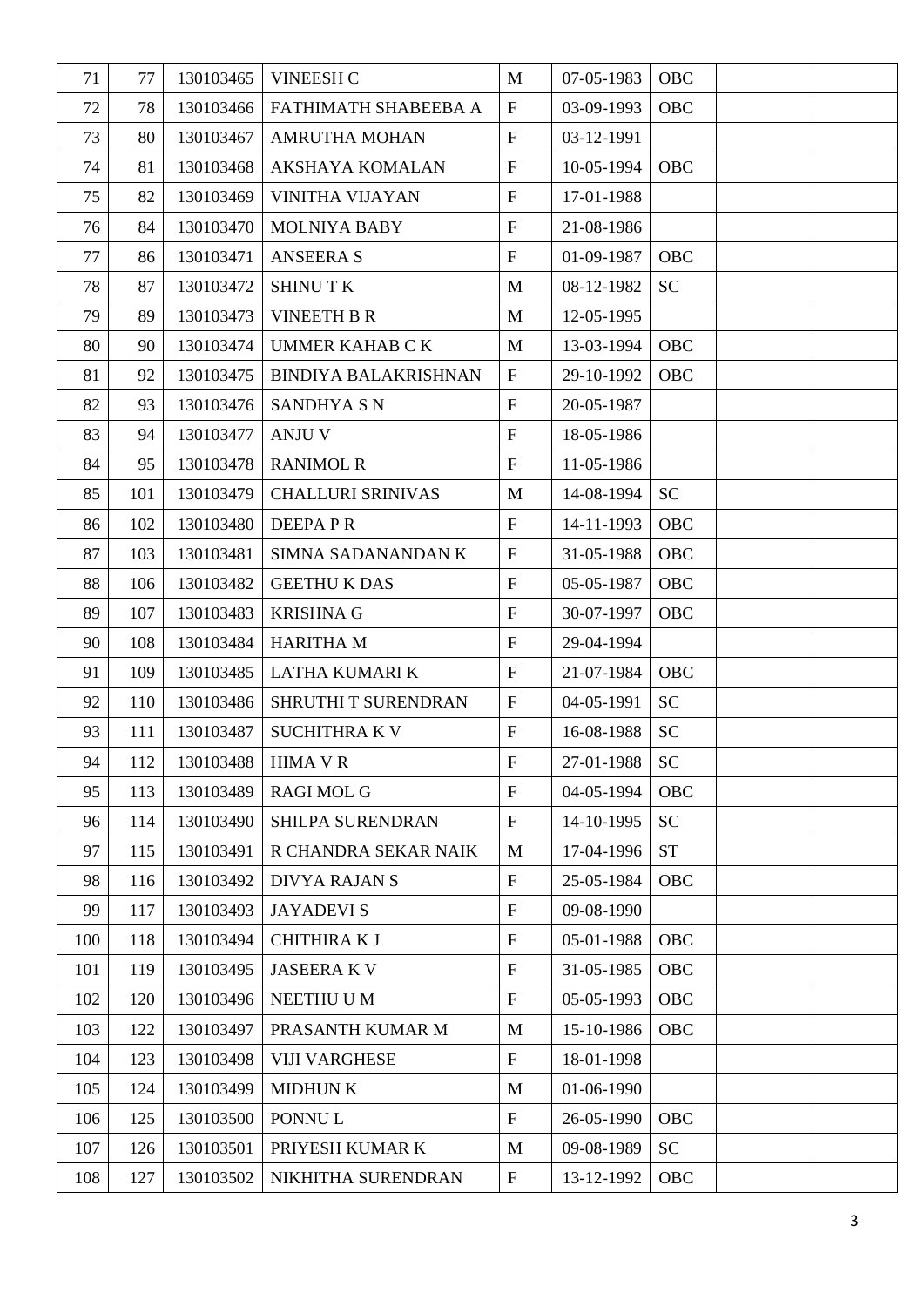| 109 | 128 | 130103503 | VIDYA VIJAYAN G                    | $\mathbf{F}$              | 08-04-1989 | OBC        |            |  |
|-----|-----|-----------|------------------------------------|---------------------------|------------|------------|------------|--|
| 110 | 130 | 130103504 | <b>SANTHI CKV</b>                  | $\boldsymbol{\mathrm{F}}$ | 11-10-1992 | OBC        |            |  |
| 111 | 131 | 130103505 | <b>MALAVATHIS</b>                  | $\mathbf F$               | 23-04-1997 | <b>SC</b>  |            |  |
| 112 | 132 | 130103506 | <b>ANIL PHANI</b>                  | M                         | 02-08-1983 |            |            |  |
| 113 | 134 | 130103507 | LEKSHMI PRABHA G                   | $\boldsymbol{\mathrm{F}}$ | 31-05-1991 | OBC        |            |  |
| 114 | 136 | 130103508 | <b>APARNA G</b>                    | $\boldsymbol{\mathrm{F}}$ | 29-05-1990 | OBC        |            |  |
| 115 | 137 | 130103509 | <b>ATHIRAP</b>                     | $\mathbf{F}$              | 16-11-1992 | OBC        |            |  |
| 116 | 138 | 130103510 | <b>MEGHANA K</b>                   | $\mathbf{F}$              | 30-06-1994 | <b>GEN</b> |            |  |
| 117 | 139 | 130103511 | <b>DEEPIKA B</b>                   | $\boldsymbol{\mathrm{F}}$ | 26-12-1993 | <b>SC</b>  |            |  |
| 118 | 140 | 130103512 | <b>SOUMYAK</b>                     | M                         | 05-12-1988 | OBC        |            |  |
| 119 | 143 | 130103513 | <b>GAYATHRI DEVI K S</b>           | $\mathbf{F}$              | 22-11-1986 | OBC        |            |  |
| 120 | 144 | 130103514 | LEKSHMI PRIYA G                    | $\mathbf{F}$              | 27-05-1990 | OBC        |            |  |
| 121 | 145 | 130103515 | NIGILA G                           | $\mathbf{F}$              | 25-04-1985 | OBC        |            |  |
| 122 | 146 | 130103516 | <b>ANANDUM</b>                     | M                         | 13-06-1997 | OBC        |            |  |
| 123 | 147 | 130103517 | <b>SHERIN VARGHESE</b>             | $\boldsymbol{\mathrm{F}}$ | 24-05-1987 |            |            |  |
| 124 | 148 | 130103518 | ANUPAMA VAIKKATH                   | $\mathbf{F}$              | 02-12-1987 | OBC        |            |  |
| 125 | 149 | 130103519 | <b>USHA SANDYA D K</b>             | $\boldsymbol{\mathrm{F}}$ | 17-08-1987 | <b>SC</b>  |            |  |
| 126 | 150 | 130103520 | PRAVEEN KUMAR                      | M                         | 15-03-1996 | <b>SC</b>  |            |  |
| 127 | 151 | 130103521 | <b>SINITM</b>                      | $\boldsymbol{\mathrm{F}}$ | 08-05-1990 | OBC        |            |  |
| 128 | 152 | 130103522 | PUSHPALATHA                        | $\boldsymbol{\mathrm{F}}$ | 02-06-1989 | <b>SC</b>  |            |  |
| 129 | 153 | 130103523 | <b>JAYA SHREE</b>                  | $\boldsymbol{\mathrm{F}}$ | 20-02-1988 | <b>SC</b>  |            |  |
| 130 | 154 | 130103524 | <b>CHANDRASHEKAR B V</b>           | M                         | 19-02-1980 | <b>ST</b>  | Ex-Service |  |
| 131 | 155 | 130103525 | <b>SATHYA SHANKRA</b><br>SHETTY KR | M                         | 07-02-1989 |            |            |  |
| 132 | 156 | 130103526 | PAVITHA D SOUZA                    | $\mathbf F$               | 23-03-1990 |            |            |  |
| 133 | 157 | 130103527 | <b>SALMAKS</b>                     | $\boldsymbol{\mathrm{F}}$ | 27-08-1997 | OBC        |            |  |
| 134 | 158 | 130103528 | <b>ASWATHY G</b>                   | $\mathbf F$               | 28-02-1990 |            |            |  |
| 135 | 159 | 130103529 | <b>BABISHA BABU PARALI</b>         | $\boldsymbol{\mathrm{F}}$ | 12-05-1992 | <b>ST</b>  |            |  |
| 136 | 160 | 130103530 | <b>GANGA MOHAN</b>                 | $\boldsymbol{\mathrm{F}}$ | 03-01-1989 |            |            |  |
| 137 | 161 | 130103531 | <b>B R SUMITH KUMAR</b>            | M                         |            | <b>ST</b>  |            |  |
| 138 | 162 | 130103532 | PUNEETHA KUMAR B R                 | $\mathbf{M}$              | 29-05-1990 | <b>ST</b>  |            |  |
| 139 | 163 | 130103533 | <b>GOPIKA M</b>                    | $\boldsymbol{\mathrm{F}}$ | 10-01-1993 | <b>GEN</b> |            |  |
| 140 | 164 | 130103534 | <b>VISHNU VIJAYAN</b>              | M                         | 22-05-1994 | <b>SC</b>  |            |  |
| 141 | 165 | 130103535 | <b>S AATHIRAJ</b>                  | M                         | 05-04-1988 | <b>SC</b>  |            |  |
| 142 | 166 | 130103536 | <b>SHIJINA K M</b>                 | $\boldsymbol{\mathrm{F}}$ | 06-05-1991 | <b>SC</b>  |            |  |
| 143 | 167 | 130103537 | DIVYA C                            | $\boldsymbol{\mathrm{F}}$ | 30-05-1991 | OBC        |            |  |
| 144 | 168 | 130103538 | JYOTHSNA M                         | $\boldsymbol{\mathrm{F}}$ | 11-03-1993 | OBC        |            |  |
| 145 | 169 | 130103539 | DIVYA K                            | $\boldsymbol{\mathrm{F}}$ | 03-12-1986 |            |            |  |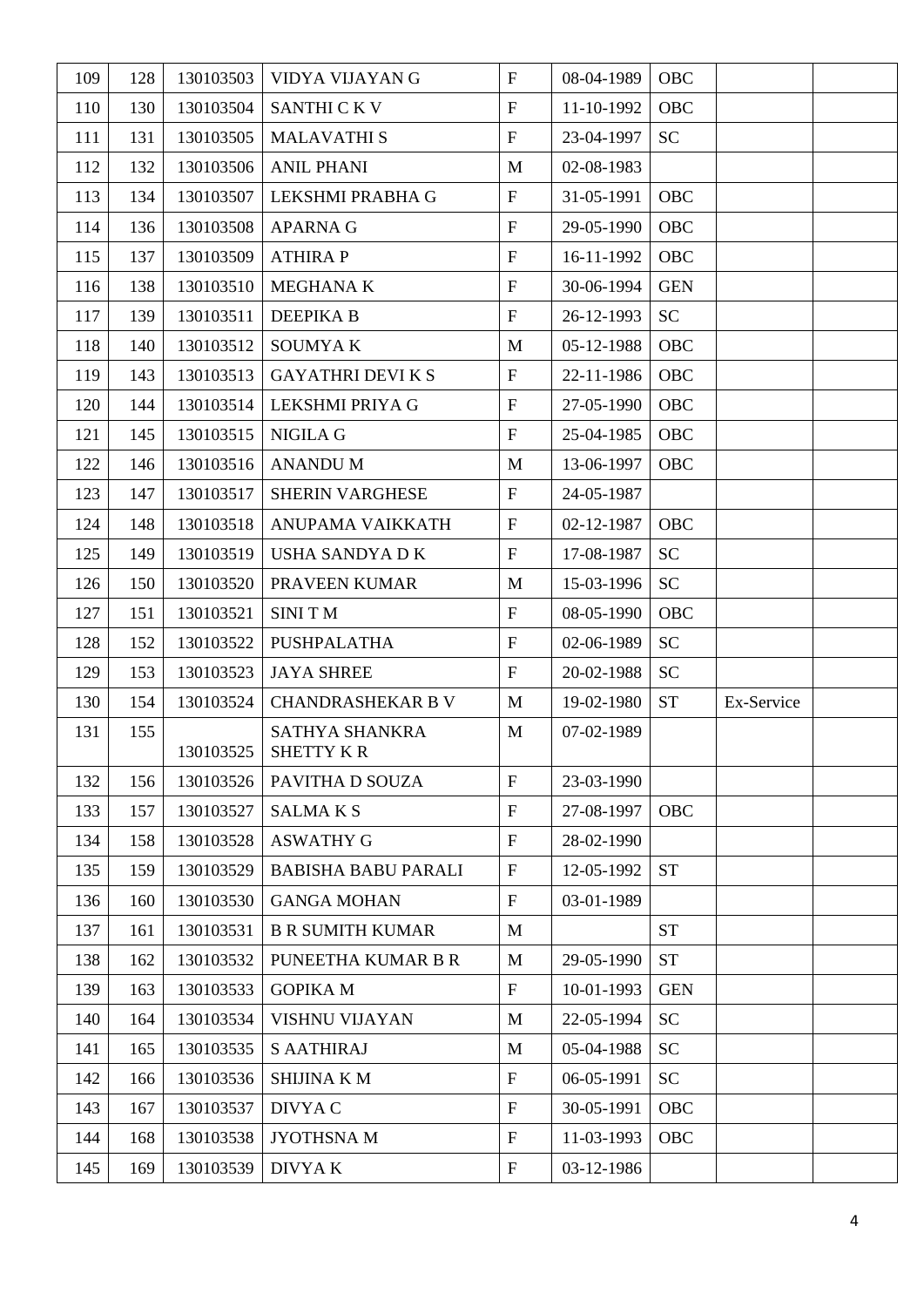| 146 | 170 | 130103540 | DIVYA K P             | $\boldsymbol{\mathrm{F}}$ | 26-05-1993 | OBC        |  |
|-----|-----|-----------|-----------------------|---------------------------|------------|------------|--|
| 147 | 171 | 130103541 | PRIJITH P G           | M                         | 24-05-1991 | <b>SC</b>  |  |
| 148 | 172 | 130103542 | <b>VIPIN DAS K V</b>  | $\mathbf{M}$              | 11-03-1989 | <b>SC</b>  |  |
| 149 | 174 | 130103543 | <b>BINIJA B S</b>     | $\boldsymbol{\mathrm{F}}$ | 18-02-1983 | OBC        |  |
| 150 | 175 | 130103544 | RAMACHANDRA E         | M                         | 27-03-1988 | OBC        |  |
| 151 | 176 | 130103545 | HONEY MOL PIOUS       | $\boldsymbol{\mathrm{F}}$ | 31-03-1994 |            |  |
| 152 | 177 | 130103546 | DIVYA RANI V S        | $\boldsymbol{\mathrm{F}}$ | 30-05-1988 |            |  |
| 153 | 178 | 130103547 | <b>RAJESH V K</b>     | M                         | 02-02-1984 | <b>SC</b>  |  |
| 154 | 180 | 130103548 | <b>AISWARYA P S</b>   | $\boldsymbol{\mathrm{F}}$ | 19-04-1993 |            |  |
| 155 | 181 | 130103549 | <b>MAMATHA H S</b>    | $\boldsymbol{\mathrm{F}}$ | 10-07-1988 |            |  |
| 156 | 182 | 130103550 | <b>ANIL KUMAR B</b>   | $\mathbf{M}$              | 02-12-1984 | <b>SC</b>  |  |
| 157 | 183 | 130103551 | <b>ANUSHA ANDREWS</b> | $\boldsymbol{\mathrm{F}}$ | 10-10-1987 | OBC        |  |
| 158 | 184 | 130103552 | <b>REMAL</b>          | $\boldsymbol{\mathrm{F}}$ | 30-05-1985 |            |  |
| 159 | 185 | 130103553 | <b>JAYESHTP</b>       | $\mathbf{M}$              | 18-05-1988 | OBC        |  |
| 160 | 186 | 130103554 | <b>RENJITH R NAIR</b> | M                         | 20-04-1987 |            |  |
| 161 | 187 | 130103555 | ROLLA SRIKANTH        | $\mathbf{M}$              | 08-04-1990 | OBC        |  |
| 162 | 188 | 130103556 | <b>KRISHNAPRIYA S</b> | $\boldsymbol{\mathrm{F}}$ | 25-11-1986 |            |  |
| 163 | 189 | 130103557 | SONIYA S              | $\boldsymbol{\mathrm{F}}$ | 06-05-1991 | <b>GEN</b> |  |
| 164 | 190 | 130103558 | <b>SMRUTHY M</b>      | $\boldsymbol{\mathrm{F}}$ | 26-07-1992 |            |  |
| 165 | 192 | 130103559 | <b>ABINEETH P A</b>   | M                         | 04-10-1990 | OBC        |  |
| 166 | 194 | 130103560 | <b>RESHMAKP</b>       | $\mathbf F$               | 04-05-1988 |            |  |
| 167 | 196 | 130103561 | <b>SARIKA R</b>       | $\mathbf F$               | 30-05-1989 |            |  |
| 168 | 197 | 130103562 | <b>ASHITHA U</b>      | $\boldsymbol{\mathrm{F}}$ | 14-10-1990 | <b>SC</b>  |  |
| 169 | 198 | 130103563 | <b>SONIA B NAIR</b>   | F                         | 15-05-1988 |            |  |
| 170 | 199 | 130103564 | <b>ANILA S R</b>      | $\mathbf{F}$              | 01-05-1983 | OBC        |  |
| 171 | 200 | 130103565 | <b>ARYA S KOMALAN</b> | $\boldsymbol{\mathrm{F}}$ | 30-05-1992 | OBC        |  |
| 172 | 201 | 130103566 | <b>SUMOD M</b>        | M                         | 31-05-1984 | OBC        |  |
| 173 | 202 | 130103567 | STEPHY S STANY        | $\boldsymbol{\mathrm{F}}$ | 16-11-1991 | OBC        |  |
| 174 | 203 | 130103568 | <b>SANDEEP K</b>      | $\mathbf{M}$              | 11-11-1987 | <b>ST</b>  |  |
| 175 | 204 | 130103569 | <b>RAHINA B A</b>     | $\boldsymbol{\mathrm{F}}$ | 28-07-1988 | OBC        |  |
| 176 | 205 | 130103570 | <b>RANJITHA P V</b>   | $\mathbf F$               | 29-05-1993 | OBC        |  |
| 177 | 206 | 130103571 | MANJU U               | $\boldsymbol{\mathrm{F}}$ | 08-03-1986 |            |  |
| 178 | 209 | 130103572 | <b>ANJALI K</b>       | $\boldsymbol{\mathrm{F}}$ | 08-03-1993 |            |  |
| 179 | 210 | 130103573 | <b>ASWATHY L</b>      | $\boldsymbol{\mathrm{F}}$ | 28-06-1989 | <b>GEN</b> |  |
| 180 | 211 | 130103574 | PRIYANA MATHEW K      | $\boldsymbol{\mathrm{F}}$ | 01-10-1993 | OBC        |  |
| 181 | 212 | 130103575 | CHITHIRA MOHANAN K    | $\boldsymbol{\mathrm{F}}$ | 20-02-1995 |            |  |
| 182 | 214 | 130103576 | <b>ANNAPPASWAMY B</b> | M                         | 01-06-1986 |            |  |
| 183 | 215 | 130103577 | <b>RAGIMA V V</b>     | ${\bf F}$                 | 07-07-1992 | OBC        |  |